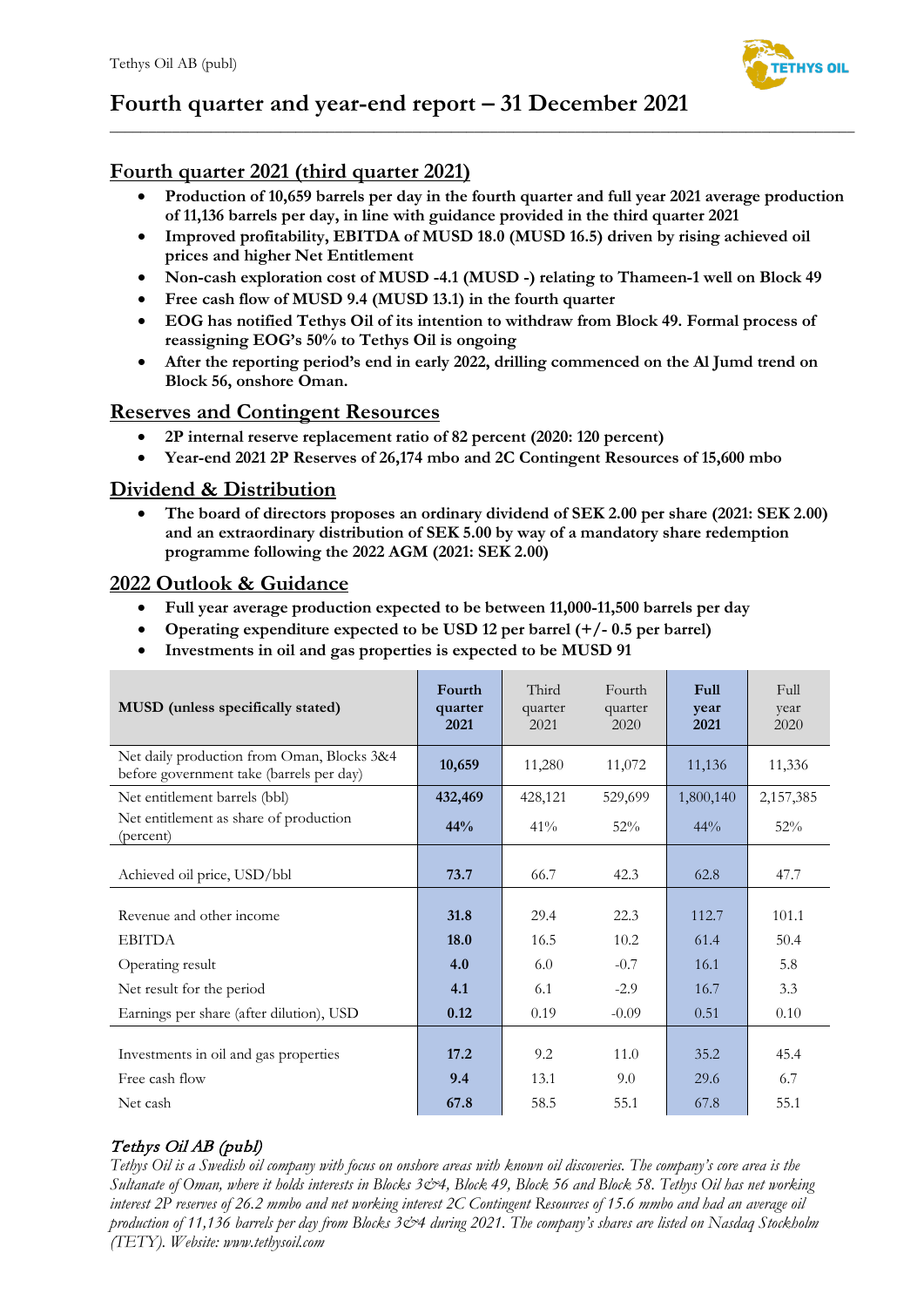

# **Letter to shareholders**

Dear Friends and Investors,

2021 was a good year to be an oil company. As Covid-19 released its grip on society and the economy during the course of the year demand for our product returned, resulting in steadily increasing oil prices. For the full year, Tethys Oil's achieved selling price increased by more than 30 percent to average 62.80 USD per barrel compared to the year before. Fueled by the oil price increase our key financials have skyrocketed! Our net result is up by more than 400 percent, our operating result increased by close to 180 percent and our year-end cash position is up 22 percent compared to last year, leaving us with MUSD 68.6 of cash as we enter 2022. This record cash balance was reached whilst both investing in our assets but also returning more than MUSD 16 to our shareholders by way of dividends, redemptions, and share buybacks in the year.

In fact, since 2015 Tethys has distributed more than MUSD 135 million dollars to its shareholders while contributing over one billion dollars to the Sultanate of Oman's economy. The Board of Director's dividend and distribution proposal for 2022 will add a further MUSD 25 to that already impressive shareholder return tally.

The source of this cash distribution and the force behind our strong results in 2021 is our stake in our 'star' asset onshore Oman – Blocks 3&4. Over the last three years our share of production from the Blocks has amounted to close to 13 million barrels of oil whilst maintaining 2P reserves of more than 26 million barrels. In other words, we have consistently replaced our production with new reserves. 2021 is the first year in which we have replaced less than 100 percent of our production and we also saw a small drop in production compared to the year before ( -1.7 percent).

At first look these numbers could be seen as a sign of weakness. But put in perspective they are actually numbers of great strength! Investments in Blocks 3&4 almost halved during 2020 and 2021 compared to previous years. Precipitously dropping oil prices and production limitations in 2020 led to massive cost savings and shutting in of producing wells. The 2021 outlook was cautions and the work programme limited. As conditions started to normalise by mid-2021, bottlenecks appeared, and back logs increased. In short it was not easy to get back to where we had been before.

As we enter 2022, we clearly see signs of under-investment. This will be remedied by a major increase in capital spending during 2022. Don't forget, these investments are subject to cost recovery. The majority of these investments on Blocks 3&4 will be repaid to us almost immediately in the form of increased Net Entitlement with only a small "haircut". Considered the drop in investments our production and reserves development in 2021 is indeed a sign of the tremendous resilience and robustness inherent in Blocks 3&4. And just to make this point even stronger. The overall asset base of 2P reserves and 2C contingent resources increased during 2021.

So, we have every reason to remain confident that Blocks 3&4 will continue to be the backbone of our financial strength for several years to come.

But Tethys Oil is more than Blocks 3&4. Since a few years back we have used our experience, and a portion of our cash flow from Blocks 3&4 to add other onshore Blocks to our portfolio in Oman. One of them, in particular, is looking very promising.

As we started to understand the potential of Blocks 3&4, now more than a decade ago, we described the Blocks as 'a smorgasbord of opportunities. Block 56 today offers a similar smorgasbord of opportunities of various shapes, sizes and value potential.

At the time of writing, we have started to evaluate the first of these opportunities on Block 56, the Al Jumd trend of leads and prospects in the North-western part of the Block. The initial work programme calls for establishing commercial viability through the drilling of a horizontal well Al Jumd-2 and putting this on a long-term production test while drilling two more wells to establish the reserve base in the area.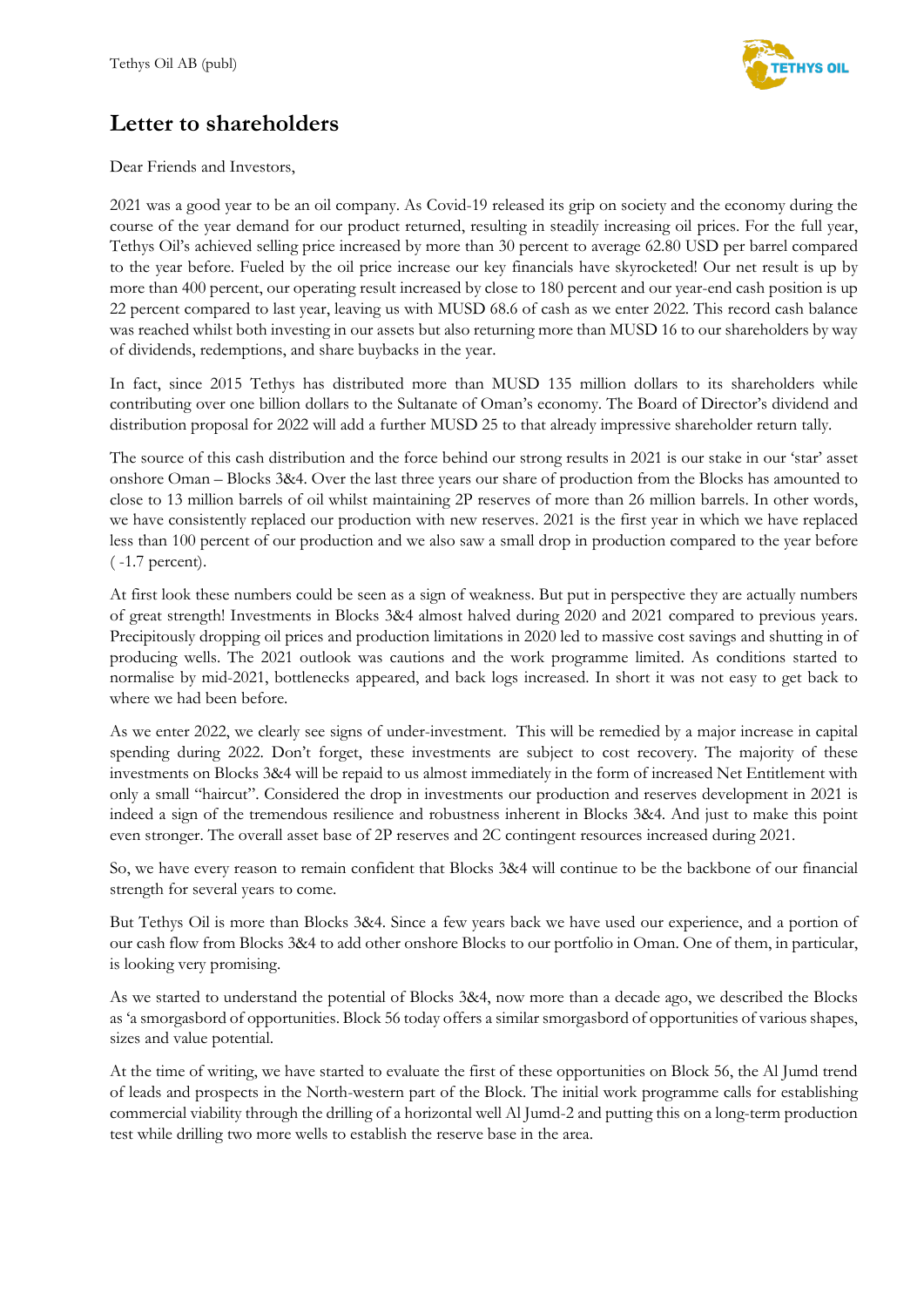In the central part of the Block, we are halfway through a 2,000 km2 seismic survey which should give us state-ofthe-art 3D seismic data over three different petroleum plays and more than a dozen potential leads. We believe the central part of the Block holds the tastiest dishes of the Smorgasbord, but we must, alas, await the results later in 2022 before we can set our teeth in them.

A likely desert table, to push the metaphor, is Block 58 where we are working to mature some very interesting leads. Depending on the results here, including the result of a recently completed seismic study, Block 58 could come to complement Block 56 maybe also as a main dish.

To conclude our exploration portfolio, we expect to finalise a reservoir study of the sandstones in the Thameen well where we encountered an almost 40-metre gross hydrocarbon column last year that refused to flow to surface, however. The study will address several ways of stimulating the tight reservoir to release the hydrocarbons trapped within it. The results of the study will form the basis for our continued work in Block 49. The current license extension expires in June of this year so by that time we must have made up our mind as how to proceed.

As our partners EOG have advised that they wish to leave the Block, we are formalising the paperwork to go back to 100% ownership. We thank EOG for excellent partnering during 2021 and hope to have the opportunity to work with them again in the future.

We will have an active year and I expect to have many opportunities to write about all our Omani activities in upcoming letters throughout the year.

We will also have opportunity to address the more global questions of great importance for us and our industry and, for that matter our planet, such as Energy Transition, oil's place in the future world, as well as other ESG matters, more fully later in the year. First out will be our Sustainability Report and our Annual Report to be published in April.

So, stay with us. Many more letters to shareholders await to be written and read.

Stockholm, February 2022

Magnus Nordin, *Managing Director*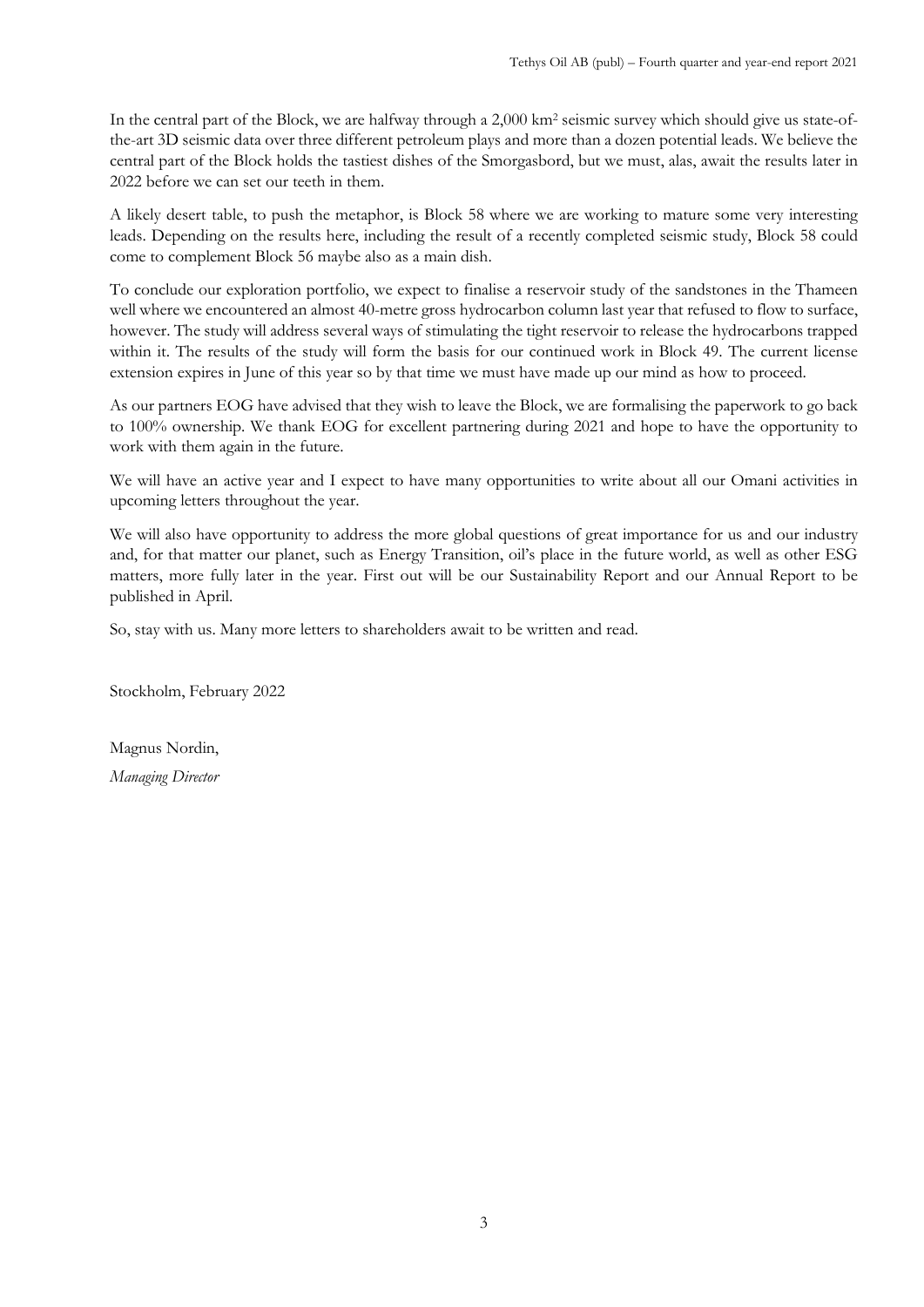# **Production & Operations**

# **Licences and agreements**

Tethys Oil's core area is onshore in the Sultanate of Oman ("Oman"), where the Group holds interest in four exploration and production sharing agreements ("EPSA") per 31 December 2021:

| Licenses &<br>Agreements | <b>Tethys Oil</b><br>Interest % | Phase                     | Expiry date      | Partners<br>(operator in bold)         |
|--------------------------|---------------------------------|---------------------------|------------------|----------------------------------------|
| Blocks 3&4,<br>Oman      | 30                              | Production phase          | December 2040    | <b>CCED</b> , Mitsui E&P, Tethys Oil   |
| Block 49, Oman           | 100                             | Initial exploration phase | June $2022$      | <b>Tethys Oil</b>                      |
| Block 56, Oman           | 65                              | Second exploration phase  | December 2023    | Tethys Oil, Medco Arabia, Biyaq, Intaj |
| Block 58, Oman           | 100                             | Initial exploration phase | <b>July 2023</b> | <b>Tethys Oil</b>                      |

# **Production**

# Blocks 3&4

Tethys Oil's share of production from Blocks 3&4 during the fourth quarter of 2021, before government take, was 980,599 barrels of oil, corresponding to 10,659 barrels of oil per day or a decrease of six percent when compared to the previous quarter. The sequential decrease in production is an effect of operational issues experienced earlier in 2021 resulting in a lower than planned contribution of new production wells to offset the natural decline in the increasingly mature fields. The disruptive factors included surface operational issues, bottlenecks in water handling as well as delayed start-up of the drilling rigs that were put on standby in 2020. A majority of the disrupting factors were remedied by the end of the fourth quarter 2021.

While the production on Blocks 3&4 has been subject to the previously communicated OPEC+ production quotas this has not been a limiting factor in the fourth quarter 2021 and is not expected to be going forward.

| Production                                | Q4 2021 | O <sub>3</sub> 2021 | O <sub>2</sub> 2021 | O <sub>1</sub> 2021 | O <sub>4</sub> 2020 |
|-------------------------------------------|---------|---------------------|---------------------|---------------------|---------------------|
| Blocks 3&4                                |         |                     |                     |                     |                     |
| Production, before Government take, bbl   | 980,599 | 1,037,768           | 1,003,750           | 1.042.686           | 1,018,653           |
| Average daily production, barrels per day | 10,659  | 11.280              | 11,030              | 11.585              | 11,072              |

# *Production and development activities*

During the fourth quarter production and development operations on Blocks 3&4 continued its stepwise increase in activity. All three drilling rigs were active and operated undisrupted.

During the quarter priority was given to production assurance initiatives such as additional trunklines to provide redundancy, improved water handling capacity as well as increased well workovers. Long term projects to improve asset integrity and safety also conducted in the quarter in accordance with plans.

Three production wells were drilled on the Shahd I structure all of which have been hooked up to the production system.

# *Emission reduction initiatives*

The gas utilisation project, which has been initiated to reduce the routine flaring of associated gas, is progressing. The aim of the project is to utilise the associated gas (produced as a biproduct of the produced crude oil) for local power generation with permanent facilities thus reducing the use of diesel-powered generators. The result is expected to be an overall reduction of emissions as well as a reduction of operating cost. The Front-End Engineering Design (FEED) study, including the hazard and operability study (HAZOP), continued in the fourth quarter and is expected to be concluded in early 2022. An Engineering, Procurement and Construction (EPC) contract is expected to be procured in 2022.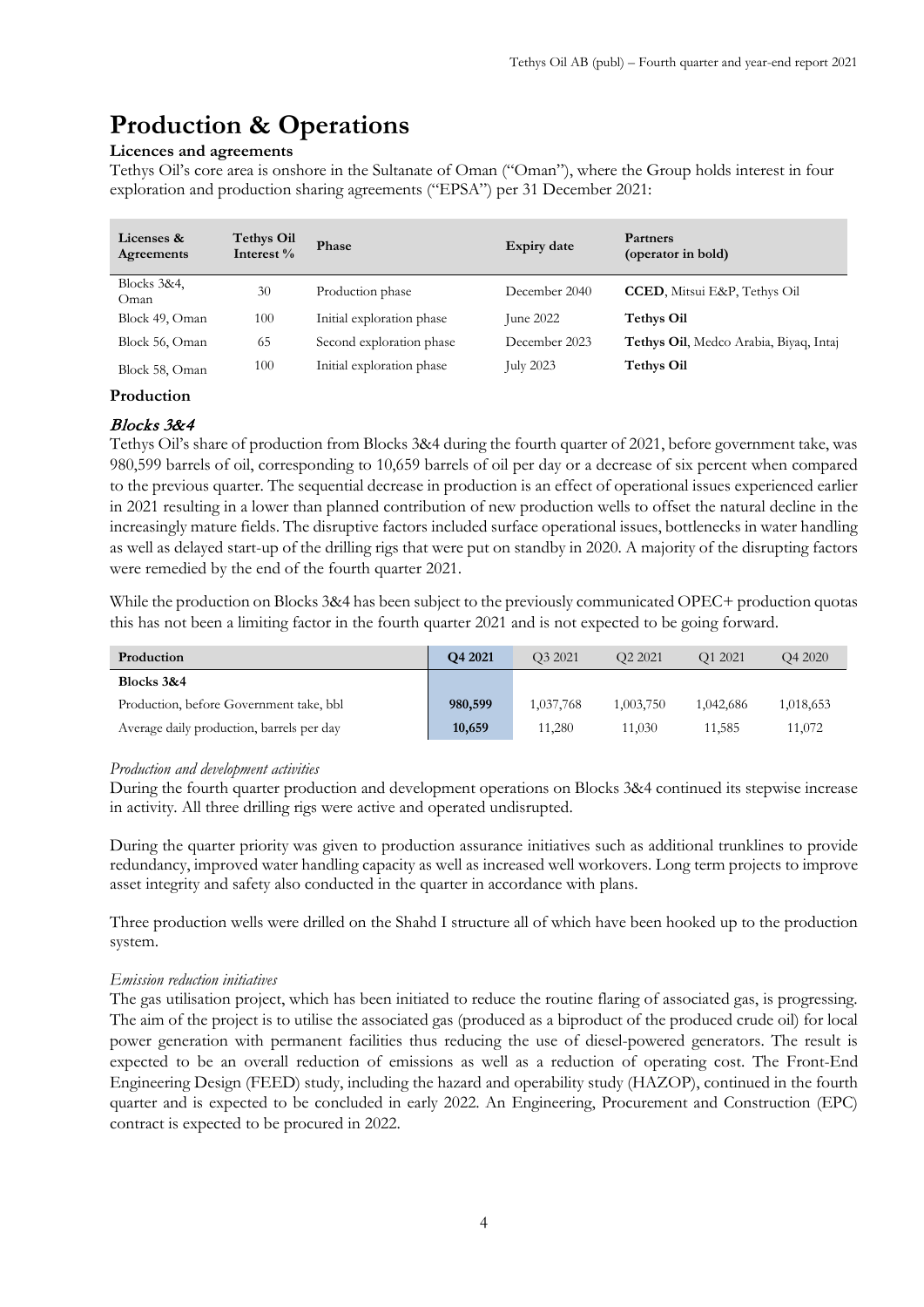#### *Exploration activities*

The Mubash'er exploration well was drilled during the quarter and was found to be dry. Mubash'er, located 4 km east of the Shahd K structure in the southern part of Block 3, was targeting an untested play concept in the Ara group of formations. Post-well analysis is ongoing to determine the impact of the result on future exploration plans.

The 2021/2022 3D seismic acquisition campaign started in December 2021.The survey will cover a total of up to 3,500 km2 in the southern part of Block 4, including areas east of the 2018 exploration well Luja-1, and is expected to be completed in the third or fourth quarter of 2022.

Hamdah-1, the first exploration well of the 2022 campaign, is expected to spud during the first quarter 2022 with the aim of proving a Khufai extension and open up a potential Abu Mahara play in the area. Initial targeted volumes are modest but with follow-on potential in nearby prospects.

#### *Effects of Covid-19 on operations*

While increased vaccinations and other mitigating measures have successfully reduced the spread of the coronavirus, precautions are still being taken. The rigorous testing and quarantining procedures remain in place and continue to cause minor disruptions to the operations.

### Block 49

In the first quarter 2021, government approval was received for a 50 percent farmout transaction with a subsidiary of EOG Resources Inc ("EOG") and during the same quarter the Thameen-1 exploration well reached its final depth. Logs indicated a gross hydrocarbon column of close to forty metres in the primary target, the Hasirah Sandstone, but no flows were recorded at surface. Sidewall cores, fluid samples and pressure data has been further analysed together with an extensive log analysis. The results confirm a decent porosity but a low permeability. Extensive post drilling analysis points to some form of stimulation as the most probable course of action to achieve flows from the well, and an unconventional approach could be considered.

In the third and fourth quarter, Tethys Oil held discussions with partner EOG Resources Inc ("EOG") and other stakeholders on how to best pursue the unconventional potential of the Block. After the conclusion of these discussions, EOG notified Tethys Oil of its intention to withdraw from the EPSA with immediate effect. As a consequence, Tethys Oil is now in the formal process of assuming EOG's 50 percent interest and become the sole interest holder of the Block 49 EPSA. Tethys Oil does not anticipate any immediate financial effects of EOG's withdrawal from the EPSA but, as the sole interest holder, exploration expenses going forward will be funded solely by Tethys Oil.

In December 2021 Tethys Oil was notified by the Ministry of Energy and Minerals (MEM) that it had been granted a further six-month extension of the initial exploration phase of the EPSA, until June 2022. Tethys Oil retains the option to enter into the three-year second exploration phase of the EPSA and will in the coming quarter conduct studies to evaluate the feasibility of the application of unconventional completion and production methods to the Thameen-1 well. The outcome is expected to be a key determinant in the company's course of action with regards to a potential entry into the second phase.

### Block 56

In the fourth quarter 2021 preparations for the three well drilling campaign on the Al Jumd trend in the northwestern part of the block intensified. Main areas of focus included civil works, drilling water supply wells in addition to procurement of services and supplies for a potential long term production test. The Schlumberger 279 drilling rig became available in late 2021 resulting in mobilisation at the Al Jumd-2 drill site in late January 2022 when drilling commenced.

The drilling campaign on the Al Jumd trend is aimed to explore and appraise the various plays in the area with particular focus on the Al Jumd discovery. In all, the trend holds 10 identified leads and prospects with modest volumes but potentially good development economics. The three well campaign includes the Al Jumd-2 and Sarha-3 appraisal wells, and the Sahab-1 exploration well. If successful, the Al Jumd-2 well is expected to be put on a long-term production test later in 2022. The three wells have a combined gross unrisked prospective resource potential of 7 mmbo. Drilling operations for each well is expected to last about 20 days.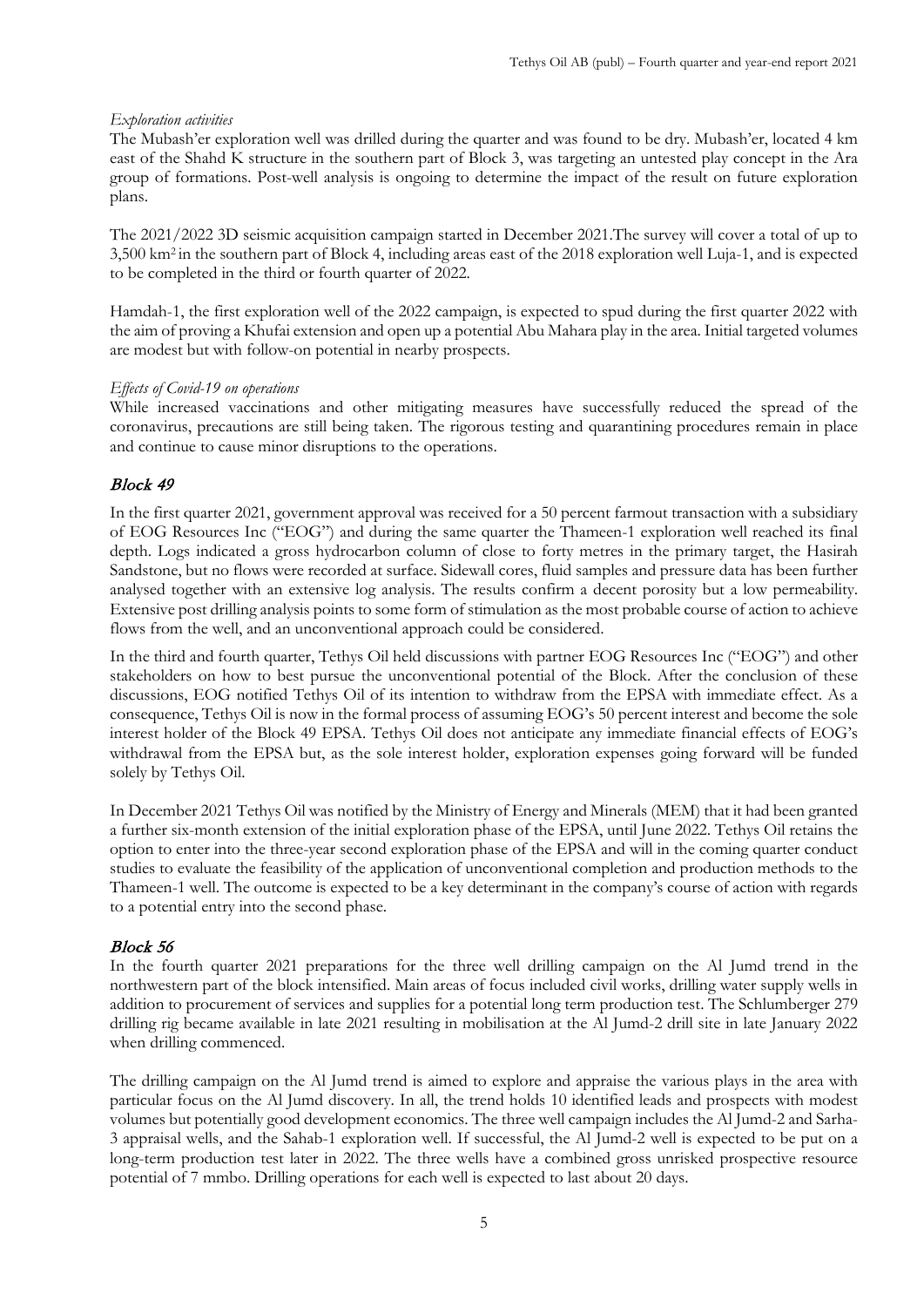During the fourth quarter the 3D seismic acquisition campaign covering more than 2,000 km2 of the central area of the Block commenced. The seismic is being acquired in the form of a data purchase agreement with a subsidiary of PDO (Petroleum Development Oman). The acquisition campaign is expected to be completed in mid-March with data processing to commence later in 2022 with the aim of having drillable prospects available in 2023.

### Block 58

A seismic survey on Block 58 was launched and completed during the fourth quarter. Over 450 km2 of 3D seismic was acquired in the South Lahan area in the central and eastern portion of the Block bordering with PDO's Block 6. Tethys Oil has earlier identified a number of leads in the South Lahan area on the basis of 2D seismic acquired by previous operators. Processed 3D data is expected to be available to the company by the third quarter 2022 at which point interpretation and prospect maturation will start with the aim of having drillable prospects ready in early 2023.

In the Fahd area, in the north eastern corner of Block 58, seismic interpretation is ongoing. A cluster of leads, identified on legacy 3D seismic, are being matured to prospects. An exploration well in the Fahd area is planned to be drilled at the end of 2022.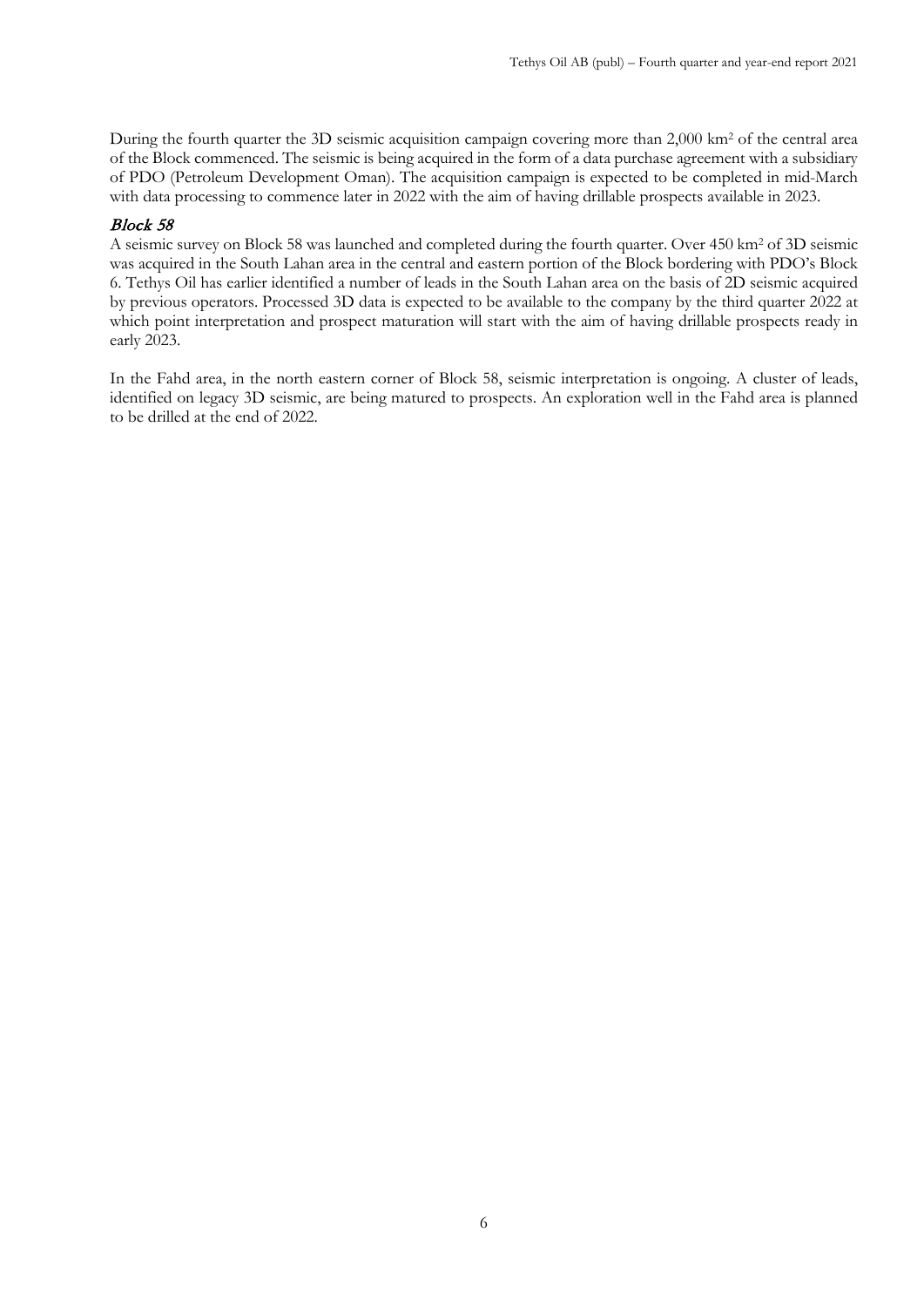# **Reserves and Contingent Resources**

### *Oman, Blocks 3&4*

Tethys Oil's net working interest Reserves in Blocks 3&4 Oman as per 31 December 2021 amount to 26,174 thousand barrels of oil ("mbo") of proven and probable Reserves (2P). The 2P reserve replacement ratio amounts to 82 percent. In addition, Tethys Oil's net working interest resources oil base in Oman amounts to 15,600 mbo of 2C Contingent Resources. The Company's 2021 and 2020 year-end Reserves reports were audited by ERC Equipoise Limited ("ERCE") as independent qualified Reserves evaluator.

| <b>Development of Reserves, Blocks 3&amp;4</b> (audited) |          |          |          |
|----------------------------------------------------------|----------|----------|----------|
| Mbo                                                      | 1P       | 2P       | 3P       |
| Total 31 December 2020                                   | 17.948   | 26.922   | 37,874   |
| Production 2021                                          | $-4,057$ | $-4,057$ | $-4,057$ |
| Additions and revisions                                  | 3,366    | 3.309    | 5,587    |
| Total 31 December 2021                                   | 16,645   | 26,174   | 38,449   |
| Reserve replacement ratio, %                             | 83%      | 82%      | 137%     |

Additions and revisions include maturation of Contingent Resources to Reserves from the ongoing appraisal program of Ulfa, Erfan and Anan fields as well as upside revisions of the Reserves on the Farha South and Shahd fields.

Based on ERCE's model and current oil price assumptions, Tethys Oil's net entitlement Reserves (Reserves after government take) amount to 7,825mbo of 1P, 10,786mbo of 2P and 14,233mbo of 3P.

In addition to Reserves, Tethys Oil also announces net working interest Contingent Resources. The bulk of the estimated Contingent Resources are contained in the Ulfa, Samha and Erfan fields with a contribution from extensions in the Shahd fields. Development of the Contingent Resources in the discoveries is considered contingent upon the on-going appraisal programme, a committed work programme as well as budget to access these resources.

| <b>Contingent Resources, Blocks 3&amp;4</b> (audited) |       |        |        |  |  |  |  |
|-------------------------------------------------------|-------|--------|--------|--|--|--|--|
| Mbo                                                   |       | 2C     | JΨ     |  |  |  |  |
| Total 31 December 2021                                | 5.640 | 15,600 | 33,360 |  |  |  |  |

The audit of the Reserves in Oman has been conducted using 2018 Petroleum Resources Management System (PRMS2018), sponsored by the Society of Petroleum Engineers (SPE), World Petroleum Council (WPC), American Association of Petroleum Geologists (AAPG) and Society of Petroleum Evaluation Engineers (SPEE).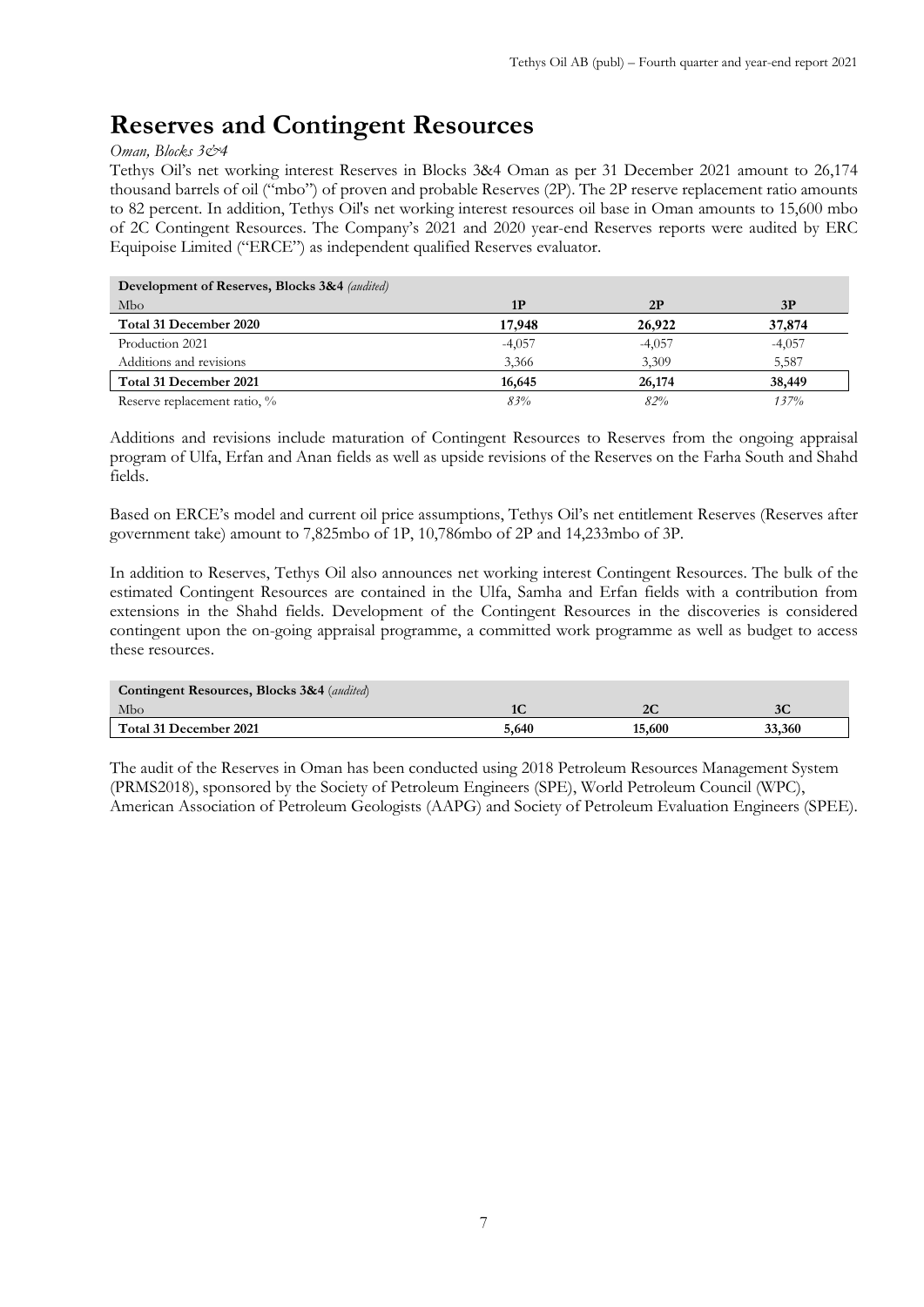# **2022 Outlook and Guidance**

# Production Guidance

Tethys Oil expects full year 2022 average production to be in the range of 11,000-11,500 barrels of oil per day with the outcome dependent upon the performance and timing of the wells to be drilled in the 2022 work programme. Under current circumstances, the OPEC+ production quotas are not expected to limit production output. Monthly fluctuations outside of the yearly average production range is to be expected.

## Operating expenditure, investments and work program 2022

Tethys Oil expects 2022 operating expenditures to be USD 12 per barrel  $(+/- 0.5$  per barrel). The anticipated increase in operating expenditure is a result of multiple factors including (but not limited to) underlying wage inflation, increased fuel prices and third-party costs as a result of higher activity levels compared to 2021.

Tethys Oil's investments in oil and gas properties for 2022 is expected to amount to MUSD 91. The increase in oil and gas investments compared to 2021 (MUSD: 35.2) is primarily a result of a combination of deferred spending from 2021 as well as increased scope of activity. 2021 oil and gas investments were positively impacted by the effect of the farmout proceeds and carry from EOG on Block 49 (MUSD 15.2). The majority of oil and gas investments relating to the Blocks operated by Tethys Oil are expected to be incurred in the first half of 2022 with resulting cash flow impact. The 2022 investments in oil and gas properties are expected to be funded by the Group's cash flows as well as cash on hand.

Investments on Blocks 3&4 are expected to be MUSD 62 (2021: MUSD 30.3). The increased expenditure is due to the full year operation of three drilling rigs, upgrade and expansion of production facilities, field infrastructure improvements and 3D seismic acquisition.

2022 spending on Block 49 is expected to be MUSD 0.5 (2021: MUSD -7.9) with expenditure focusing on a feasibility study of the application of unconventional completion and production techniques on the Thameen-1 well.

On Block 56, Tethys Oil's 2022 investments, including carry arrangements, is expected to amount to a total of MUSD 20 (2021: MUSD 7.9). The expenditure includes the drilling of the three wells in the Al Jumd area, subsequent well testing and the 3D seismic survey on the central area of the Block.

On Block 58 Tethys Oil's 2022 investments are expected to amount to MUSD 8.5 (2021: MUSD 4.8) to cover the expense related to seismic processing and the drilling of one exploration well.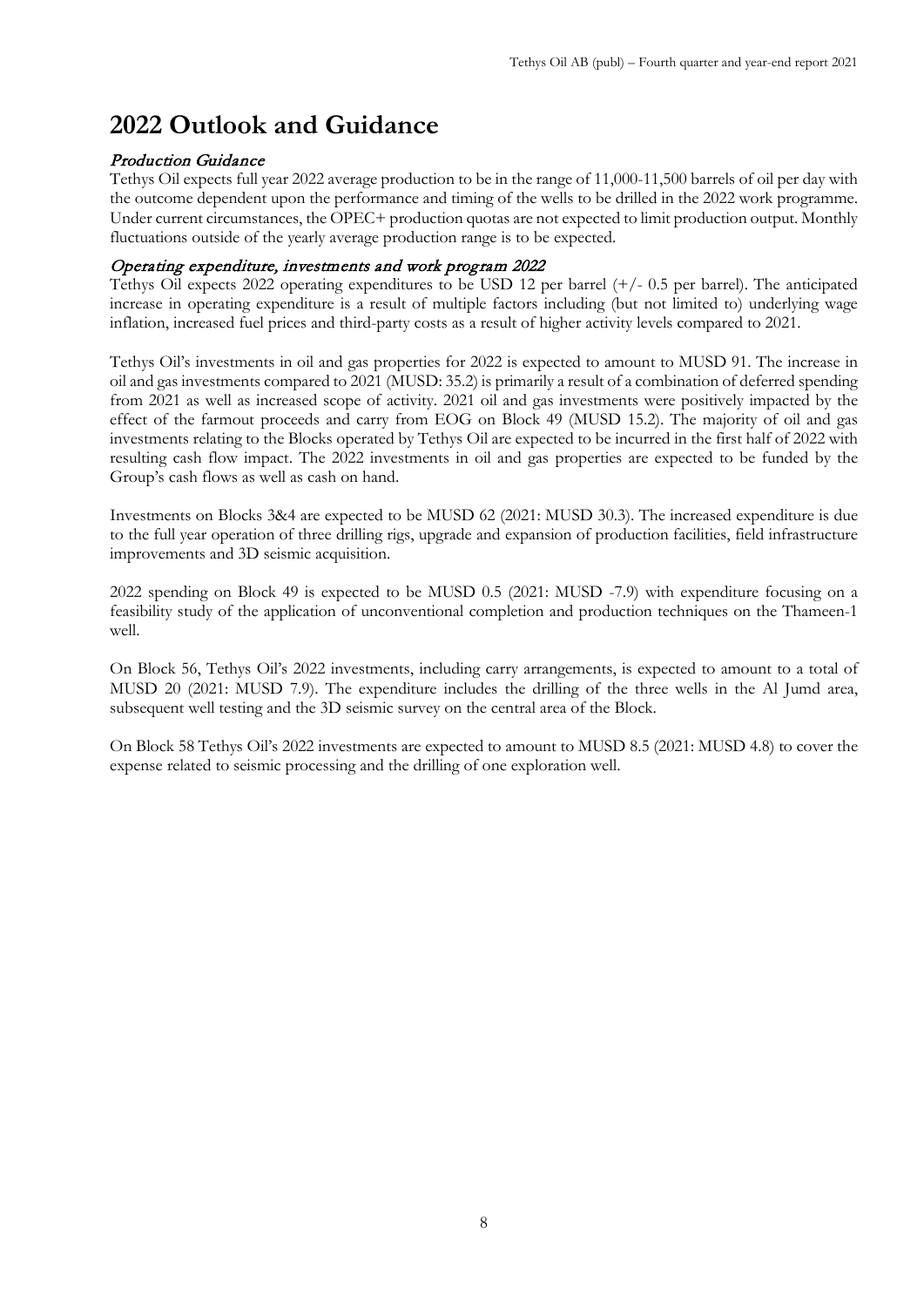# **Financial Review**

# **Income Statement**

### **Production entitlement and sales**

Tethys Oil's oil sales derives from its 30 percent interest in Blocks 3&4. The share of oil production from Blocks 3&4 which Tethys Oil is entitled to sell ("Net Entitlement") is calculated in accordance with the terms of the EPSA. The Net Entitlement is made up of two components: Cost Oil and Profit Oil. The Cost Oil is the value of recoverable costs incurred in the period and any outstanding balance of unrecovered historical cost from previous periods ("the Cost Pool"). The total amount of Cost Oil included in the Net Entitlement for a given period is capped to a fixed share of total production, after conversion to barrels using the Official Selling Price ("OSP"). What remains after the deduction of Cost Oil is Profit Oil, the majority of which is the government's take according to a fixed percentage. Net Entitlement is calculated on a monthly basis and is the quantity of oil available for Tethys Oil to sell.

During the fourth quarter 2021, Net Entitlement increased by one percent to 432,469 barrels (Q3 2021: 428,121 barrels). The increased number of entitlement barrels is a result of the combination of lower production, higher recoverable costs incurred somewhat offset by a higher Average Official Selling Price ("Average OSP")[1](#page-8-0) in the quarter. The Net Entitlement share of production increased to 44 percent in the quarter (Q3 2021: 41 percent). The average OSP was USD 74.6 per barrel in the fourth quarter 2021, an increase of 6 percent compared to the third quarter 2021. During the fourth quarter 2021 all recoverable costs incurred on Blocks 3&4 were recovered through Cost Oil, and as a result there was no Cost Pool at the end of the quarter.

| Production entitlement and sales                         | O <sub>4</sub> 2021 | O3 2021   | O <sub>2</sub> 2021 | O1 2021   | O <sub>4</sub> 2020 |
|----------------------------------------------------------|---------------------|-----------|---------------------|-----------|---------------------|
| Blocks 3&4                                               |                     |           |                     |           |                     |
| Production, before Government take, bbl                  | 980,599             | 1,037,768 | 1,003,750           | 1,042,686 | 1,018,653           |
| Net Entitlement barrels, bbl                             | 432,469             | 428,121   | 420,655             | 518,895   | 529,699             |
| Net Entitlement share of production, percent             | 44%                 | $41\%$    | 42%                 | 50%       | 52%                 |
|                                                          |                     |           |                     |           |                     |
| Oil sales bbl                                            | 514,683             | 448,740   | 477,708             | 367,726   | 547,338             |
| overlift (-), movement, bbl<br>Underlift $(+)$ /         | $-82,214$           | $-20.619$ | $-57,053$           | 151,169   | $-17,638$           |
| overlift (-), closing position, bbl<br>Underlift $(+)$ / | $-11,886$           | 70,328    | 90,947              | 148,000   | $-3,169$            |

During the fourth quarter 2021, Tethys Oil sold 514,683 barrels of oil from Blocks 3&4 compared to 448,740 barrels of oil in the third quarter 2021, an increase of 15 percent. Fourth quarter oil sales included 143,406 barrels from the September nomination lifted in October. As a result of logistical difficulties at the export terminal there has been a recurrence of delayed liftings throughout the year. As of the end of the fourth quarter 2021 the issues have been resolved and the December nomination was lifted as planned.

As of 31 December 2021, Tethys Oil had an overlift position of 11,886 barrels compared to an underlift position of 70,328 barrels at 30 September 2021.[2](#page-8-1)

<span id="page-8-0"></span><sup>1</sup> Tethys Oil's monthly sales are priced using Oman's Official Selling Price (OSP) which is calculated using the monthly average price of the front month futures contract of Oman blend (with 2 months to delivery) as traded on the Dubai Mercantile Exchange, including trading and quality adjustments. The Average OSP is calculated as the production weighted average of the monthly Official Selling Price (OSP) for Omani Export Blend in the quarter and does not take into consideration the timing of monthly liftings, and any trading and quality adjustments (as is the case with the Achieved oil price).

<span id="page-8-1"></span><sup>2</sup> Tethys Oil sells all of its oil from Blocks 3&4 on a monthly basis to a service provider under a long term contract. Oil sales volumes are nominated by Tethys Oil two to three months in advance and are not based upon the actual production in a month; as a result, the Group's oil sales volumes can be above or below production entitlement volumes. Where the oil sales volume exceeds the volume of entitlement barrels produced, an overlift position occurs and where it is less, an underlift position occurs. Tethys Oil is contractually obliged to maintain a neutral under-/overlift position over time.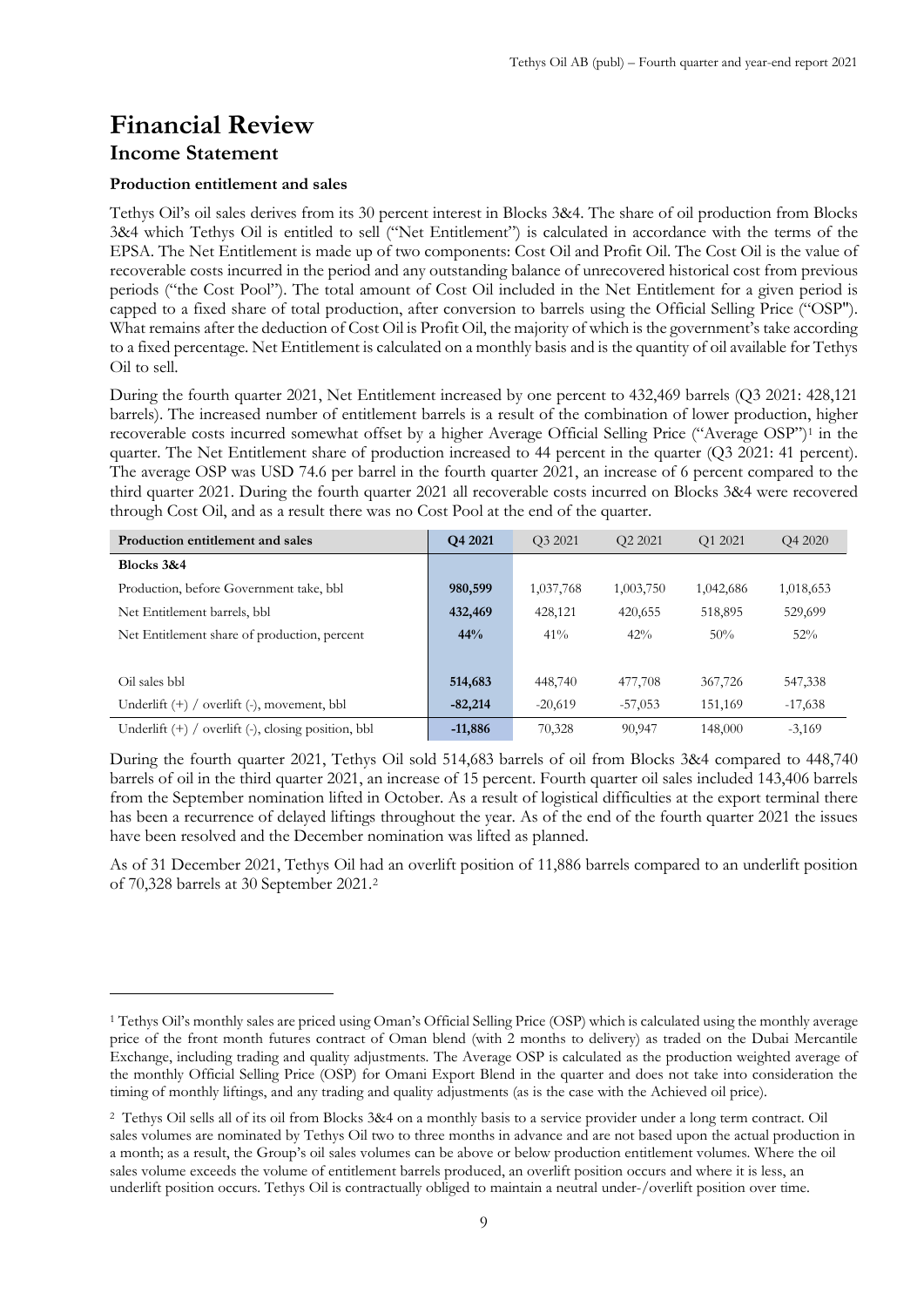#### **Revenue and other income**

Tethys Oil's Revenue and other income is comprised of revenue from oil sold in the period and an underlift/overlift adjustment.

The achieved oil price in the fourth quarter 2021 amounted to USD 73.7 per barrel, an increase of USD 7.0 per barrel, from USD 66.7 per barrel in the third quarter 2021. The achieved oil price in the fourth quarter reflects the pricing of the September, October, November, and December liftings and is therefore USD 0.3 per barrel lower than if the September nomination had not been included.

| Revenue and other income                      | Q4 2021 | O3 2021 | O <sub>2</sub> 2021 | O1 2021 | O <sub>4</sub> 2020 |
|-----------------------------------------------|---------|---------|---------------------|---------|---------------------|
| Achieved oil price, USD/bbl                   | 73.7    | 66.7    | 59.7                | 46.7    | 42.3                |
|                                               |         |         |                     |         |                     |
| Revenue, MUSD                                 | 37.9    | 30.0    | 28.5                | 17.2    | 23.1                |
| Underlift (+) / Overlift (-) adjustment, MUSD | $-6.1$  | $-0.6$  | $-2.4$              | 8.2     | $-0.8$              |
| Revenue and other income, MUSD                | 31.8    | 29.4    | 26.1                | 25.4    | 22.3                |

Revenue in the fourth quarter 2021 was MUSD 37.9 compared to MUSD 30.0 in the third quarter 2021, an increase of 26% percent. The increase in revenue compared to the third quarter is a result of a combination of higher oil prices and the inclusion of the volumes from the September lifting nomination. A movement from a significant underlift to an overlift position as well as the increase in oil price in the fourth quarter 2021, give rise to an overlift adjustment of MUSD -6.1 (MUSD -0.6). Revenue and other income in the fourth quarter 2021 amounted to MUSD 31.8 compared to MUSD 29.4 in the third quarter 2021.

#### **Operating expenses**

Production costs relate to oil production on Blocks 3&4, and comprise expenses for throughput fees, energy, consumables, equipment rental, field staff and maintenance, as well as administration, including operator overhead.

| <b>Operating expenses</b>          | O <sub>4</sub> 2021 | O <sub>3</sub> 2021 | O <sub>2</sub> 2021 | O <sub>1</sub> 2021 | O <sub>4</sub> 2020 |
|------------------------------------|---------------------|---------------------|---------------------|---------------------|---------------------|
| Production costs, MUSD             | 10.8                | 10.1                | 9.5                 | 10.7                | 9.1                 |
| Well workovers, MUSD               | 0.5                 | 0.7                 | 0.4                 | 1.2                 | 0.9                 |
| Total operating expenses, MUSD     | 11.3                | 10.8                | 9.9                 | 11.9                | 10.0                |
|                                    |                     |                     |                     |                     |                     |
| Operating expenses per barrel, USD | 11.5                | 10.4                | 9.9                 | 11.4                | 9.8                 |

Operating expenses, including costs for well workovers and interventions, for the fourth quarter 2021 amounted to MUSD 11.3 an increase compared to the third quarter 2021, when operating expenditure amounted to MUSD 10.8. The increased operating expense was in all categories resulting from an increase in activity. The increase in total expense in conjunction with lower production resulted in a per barrel increase of operating expenses to USD 11.5 compared to USD 10.4 in the third quarter 2021.

#### **Depletion, depreciation and amortisation**

| DD&A                 | Q4 2021 | O <sub>3</sub> 2021 | O <sub>2</sub> 2021 | O1 2021 | O <sub>4</sub> 2020 |
|----------------------|---------|---------------------|---------------------|---------|---------------------|
| DD&A, MUSD           | 9.9     | 10.5                | 10.2                | 10.6    | 10.9                |
| DD&A per barrel, USD | 10.1    | 10.1                | 10.2                | 10.2    | 10.6                |

Depletion, depreciation and amortisation ("DD&A") is comprised of two components; a straight-line depreciation component and unit of production component and relates predominantly to the group's oil and gas properties. During the fourth quarter 2021 DD&A amounted to MUSD 9.9, compared to MUSD 10.5 in the third quarter 2021. The lower DD&A in the fourth quarter is a result of lower production volumes. DD&A also includes depreciation relating to leases under IFRS 16 of MUSD 0.1 annually.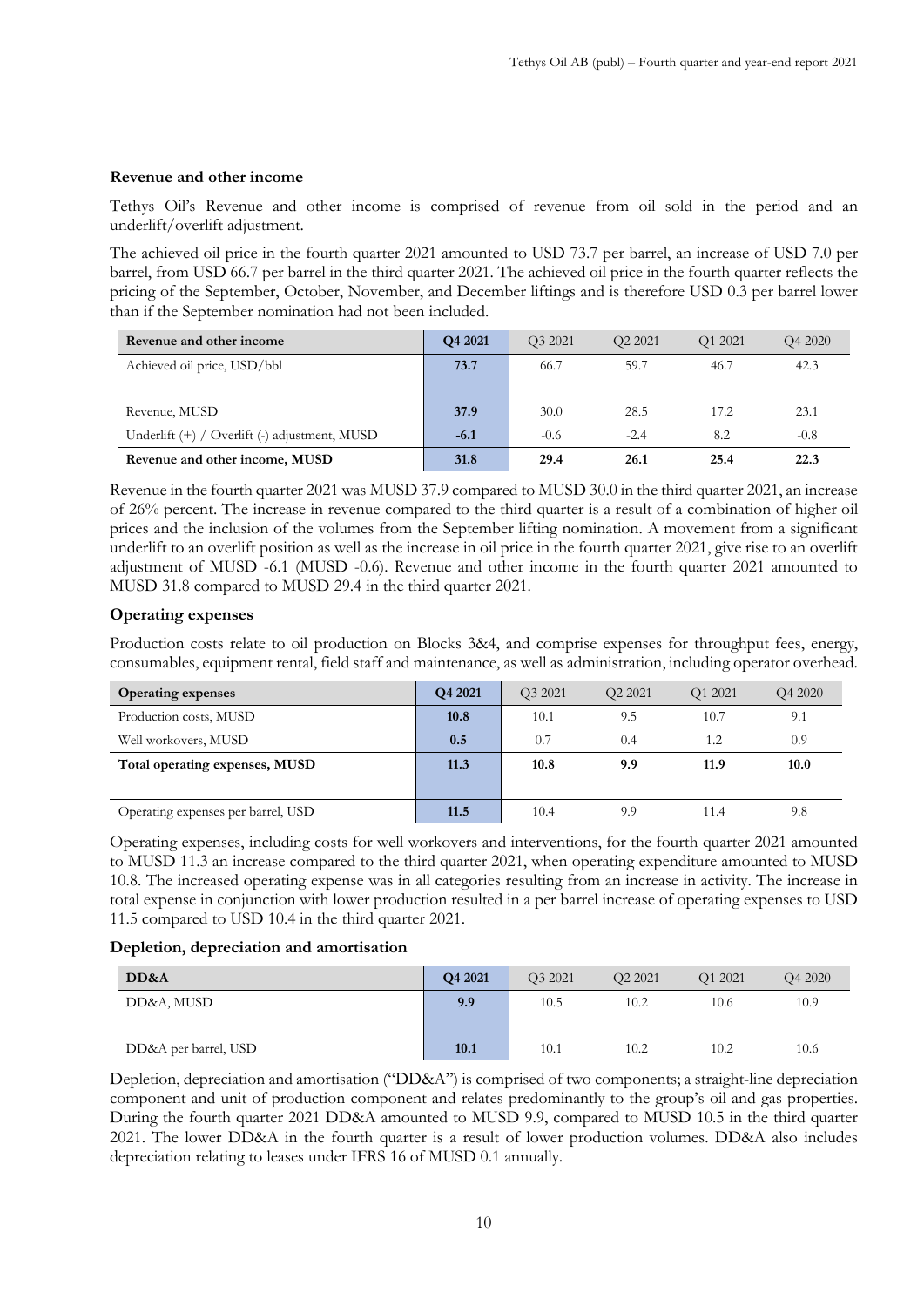# **Administrative expenses**

Administrative expenses for the fourth quarter 2021 amounted to MUSD 2.5 compared to MUSD 2.1 in the third quarter 2021. Administrative expenses mainly comprise of staff costs, rents, listing costs and external services. The administrative expenses in the fourth quarter 2021 increased primarily as a result of increased staff and consultants.

## **Exploration Costs**

Exploration costs amounting to MUSD 4.1 (MUSD -) were recorded in the income statement for the fourth quarter 2021 and is related to the write down of the remaining capitalised costs from the drilling of the Thameen-1 well on Block 49. Exploration and appraisal costs are capitalised as they are incurred and subject to regular review. Dry or uneconomic wells are expensed when the recoverability of the costs is deemed unlikely.

# **Operating result and EBITDA**

The operating result in the fourth quarter 2021 amounted to MUSD 4.0 compared to MUSD 6.0 in the third quarter 2021. Earnings before interest, tax, depreciation and amortisation (EBITDA) amounted to MUSD 18.0 (MUSD 16.5) in the fourth quarter 2021, an increase of 9 percent compared to the previous quarter 2021.

## **Net financial result**

The net financial result in the fourth quarter 2021 amounted to MUSD 0.1 compared to MUSD 0.1 in the third quarter 2021. The net financial result for the fourth quarter 2021is mainly comprised of currency exchange gains resulting from the appreciation of the SEK to the USD. Currency exchange differences recorded on loans between the parent company and subsidiaries are non-cash items.

# **Tax**

Tethys Oil's oil and gas operations in Oman are governed by an Exploration and Production Sharing Agreement for each block ("EPSA") whereby Tethys Oil receives its share of oil after government take. Under the terms of each EPSA, Tethys Oil is subject to Omani income taxes, which are paid in full, on behalf of Tethys Oil, from the government share of oil. The effect of these taxes is netted against revenue and other income in the income statement. See note 6 for further details.

### **Result**

Tethys Oil's net result after tax for the fourth quarter 2021 was MUSD 4.1 representing earnings per share (after dilution) of USD 0.12. The result for the fourth quarter 2021 was lower compared to the third quarter 2021 when the net result amounted to MUSD 6.1, with earnings per share (after dilution) of USD 0.19.

### **Netback**

| Netback, USD/bbl                    | O <sub>4</sub> 2021 | O <sub>3</sub> 2021 | O <sub>2</sub> 2021 | O <sub>1</sub> 2021 | O <sub>4</sub> 2020 |
|-------------------------------------|---------------------|---------------------|---------------------|---------------------|---------------------|
| Achieved oil price                  | 73.7                | 66.7                | 59.7                | 46.7                | 42.3                |
|                                     |                     |                     |                     |                     |                     |
| Net revenue (after government take) | 32.5                | 27.6                | 25.0                | 23.2                | 22.0                |
| Operating expenses                  | 11.5                | 10.4                | 9.9                 | 11.4                | 9.8                 |
| <b>Netback</b>                      | 21.0                | 17.2                | 15.2                | 11.8                | 12.2                |

In the fourth quarter, the higher Achieved oil price in combination with a higher net entitlement share resulted in a higher Net revenue per barrel compared to the third quarter. Despite an increase in opex, the higher Net revenue resulted in a 22 percent increase in Netback per barrel in the fourth quarter 2021 compared to the third quarter 2021.

## **Financial treatment and effects of farmin and farmout transactions in 2021**

The farmout agreement with EOG for 50 percent interest in the EPSA for Block 49 was concluded in the first quarter 2021 following the receipt of government approval. Following completion, the initial cash consideration (relating to reimbursement of historically incurred cost under the EPSA) of MUSD 8.8 was received which reduced oil and gas properties with the corresponding amount. Under the terms of the farmout, EOG agreed to carry the total cost of the Thameen-1 well up to a cap of MUSD 15.0 (net of the initial consideration amount). At the start of the third quarter 2021 Tethys Oil received a payment of MUSD 8.2 from EOG which included the final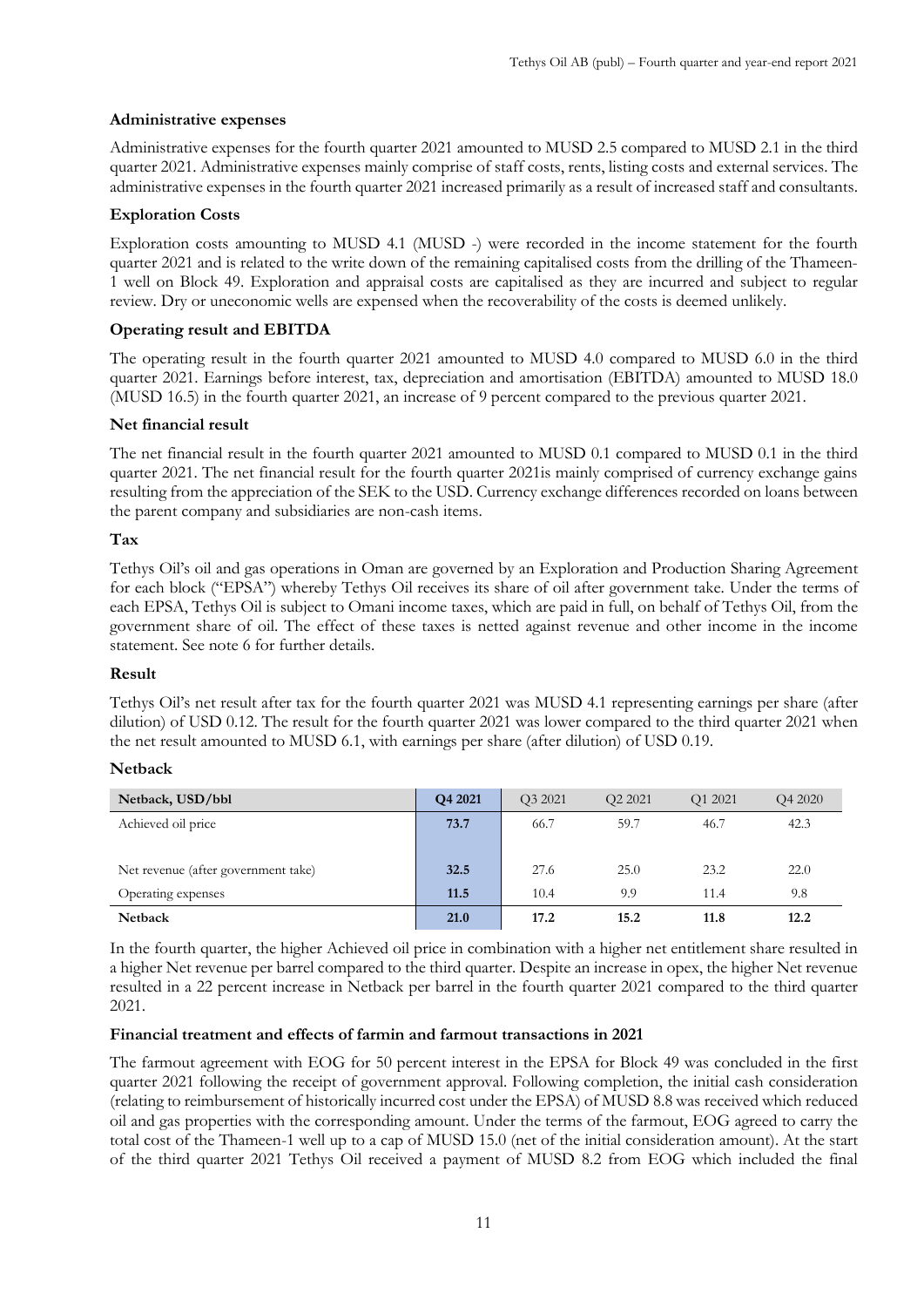consideration under the farmout as well as EOG's share of subsequent expenditure relating to well testing and evaluation.

In the fourth quarter 2021 EOG notified Tethys Oil of its intention to withdraw from the EPSA for Block 49 and reassign its interest to Tethys. As follows from EOG's decision Tethys Oil is now in the formal process of assuming EOGs interest and thus becoming holder of 100 percent of the Block 49 EPSA. Tethys Oil does not anticipate any immediate financial effects of EOG's withdrawal from the EPSA.

The farmin agreement with Medco Arabia Ltd for a 45 percent interest in the EPSA for Block 56 was concluded in the first quarter 2021 following the receipt of government approval. Upon completion Tethys Oil paid the MUSD 5.0 initial consideration which has been recorded as oil and gas properties. As a part of the consideration Tethys Oil will carry Medco's 5 percent interest up to a value of MUSD 2.0. In addition, the agreement includes further, contingent, consideration in the case of a declaration of commerciality.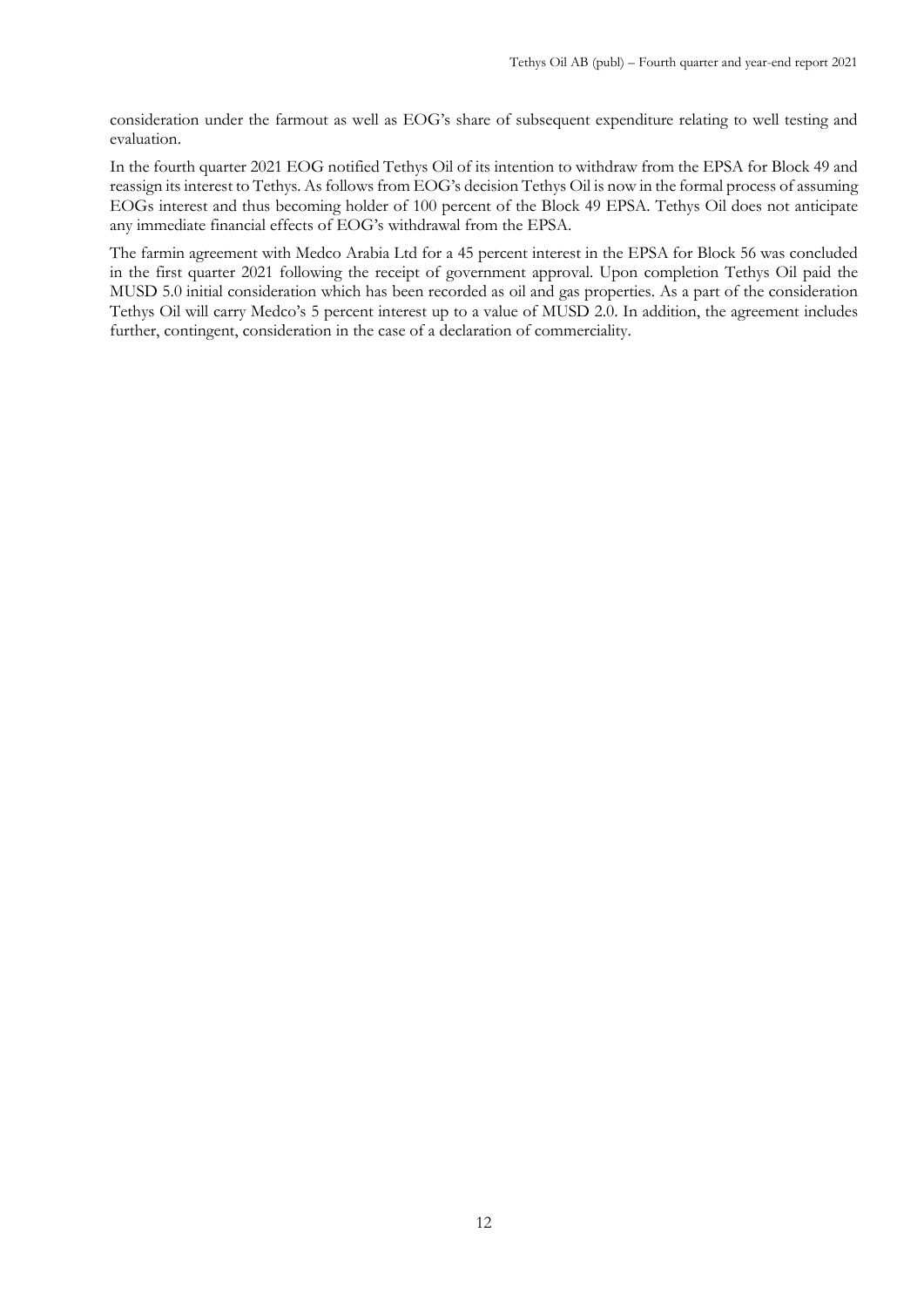# **Financial position and cash flow**

# **Assets and equity**

The Group's total assets at 31 December 2021 amounted to MUSD 284.5 (MUSD 275.1) of which MUSD 204.9 were Oil and Gas properties (MUSD 202.2). Shareholder's equity at 31 December 2021 was MUSD 256.6 compared to MUSD 253.0 at 30 September 2021.

| <b>Balance Sheet</b>       | 31 Dec 2021 | 30 Sep 2021 | 30 Jun 2021 | 31 Mar 2021 | 31 Dec 2020 |
|----------------------------|-------------|-------------|-------------|-------------|-------------|
| Non-current assets         |             |             |             |             |             |
| Oil and gas properties     | 204.9       | 202.2       | 203.5       | 205.3       | 215.3       |
| Other fixed assets         | 1.1         | 1.2         | 0.9         | 0.2         | 0.3         |
| <b>Current Assets</b>      |             |             |             |             |             |
| Other current assets       | 9.9         | 12.3        | 15.4        | 17.1        | 9.3         |
| Cash and cash equivalents  | 68.6        | 59.4        | 46.2        | 57.0        | 55.4        |
| <b>Total assets</b>        | 284.5       | 275.1       | 266.0       | 279.6       | 280.3       |
|                            |             |             |             |             |             |
| Shareholders' equity       | 256.6       | 253.0       | 247.2       | 258.3       | 257.7       |
| Non-current liabilities    | 13.8        | 13.9        | 13.5        | 12.7        | 12.8        |
| Current liabilities        | 14.1        | 8.2         | 5.3         | 8.6         | 9.8         |
| Total Equity & Liabilities | 284.5       | 275.1       | 266.0       | 279.6       | 280.3       |

## **Liquidity and financing**

Cash and cash equivalents at 31 December 2021 amounted to MUSD 68.6 compared to MUSD 59.4 at 30 September 2021. Net cash at 31 December 2021 was MUSD 67.8 compared to MUSD 58.5 at 30 September 2021.

#### **Cash flow and investments**

| Cash flow                           | Q4 2021 | O <sub>3</sub> 2021 | O <sub>2</sub> 2021 | O <sub>1</sub> 2021 | O <sub>4</sub> 2020 |
|-------------------------------------|---------|---------------------|---------------------|---------------------|---------------------|
| <b>Cash Flow from Operations</b>    | 26.5    | 22.3                | 13.3                | 2.8                 | 19.6                |
| Cash flow from Investments          | $-17.2$ | $-9.2$              | $-8.4$              | $-0.5$              | $-10.6$             |
| Free Cash flow                      | 9.4     | 13.1                | 4.9                 | 2.3                 | 9.0                 |
| Cash flow from Financing Activities | $-0.2$  | $-0.1$              | $-15.5$             | $-0.7$              | $-1.8$              |
| <b>Period Cash Flow</b>             | 9.2     | 13.0                | $-10.6$             | 1.6                 | 7.2                 |

During the fourth quarter 2021, cash flow from operations amounted to MUSD 26.5 (MUSD 22.3) impacted by an increased result and positive change in working capital of MUSD 8.4 (MUSD 5.9). Cash flow from investments increased as a result of increased investments in oil and gas properties on three out of four Blocks.

| Investments, MUSD                         | Q4 2021 | Q3 2021 | O <sub>2</sub> 2021 | Q1 2021 | Q4 2020 |
|-------------------------------------------|---------|---------|---------------------|---------|---------|
| Drilling                                  | 6.0     | 5.0     | 4.0                 | 2.5     | 3.9     |
| G&G                                       | 1.4     | 0.8     | 0.9                 | 1.0     | 1.3     |
| Facilities                                | 3.1     | 2.2     | 2.1                 | 1.4     | 2.6     |
| Total investments Blocks 3&4              | 10.5    | 8.0     | 7.0                 | 4.9     | 7.8     |
| Block 49                                  | 0.5     | 0.8     | 0.3                 | $-9.4$  | 2.9     |
| Block 56                                  | 1.5     | 0.3     | 1.1                 | 5.0     | 0.2     |
| Block 58                                  | 4.7     | 0.1     | 0.0                 | 0.0     | 0.2     |
| Total investments in Oil & Gas properties | 17.2    | 9.2     | 8.4                 | 0.5     | 11.0    |
| Other                                     | 0.0     | 0.0     | 0.0                 | 0.0     | $-0.4$  |
| Total investments                         | 17.2    | 9.2     | 8.4                 | 0.5     | 10.6    |

In the fourth quarter total investments increased to MUSD 17.2 (MUSD 9.2). Capital investments on Blocks 3&4 increased to MUSD 10.5 in the fourth quarter compared to MUSD 8.0 the third quarter 2021. The increase was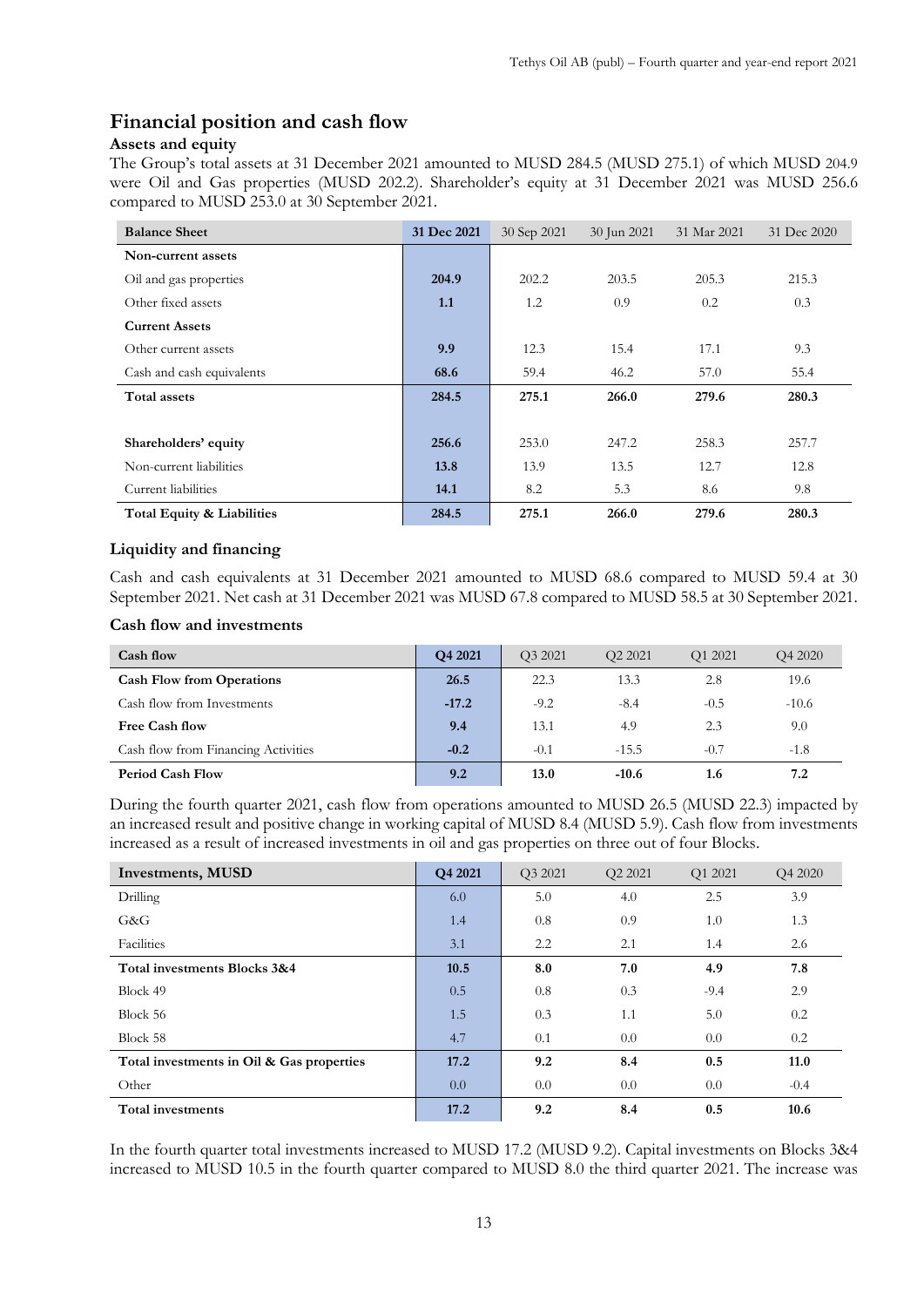primarily driven by increased facilities, pipeline, and G&G expenditure. Capital investments on Block 49 was MUSD 0.5 (MUSD 0.8). Investments on Block 56 was MUSD 1.5 (MUSD 0.3). Investments on Block 58 was MUSD 4.7(MUSD 0.1).

Cash flow from financing activities in the fourth quarter was MUSD -0.2 (MUSD -0.1) which is the expense related to share repurchases. Free cash flow (cash flow after investments) was MUSD 9.4 (MUSD 13.1) and cash flow for the period was MUSD 9.2 (MUSD 13.0).

# **Parent Company, Dividend & Share data**

The parent company operating loss in the fourth quarter 2021 amounted to MSEK -9.3 compared to MSEK -7.8 for the third quarter 2021. Administration expenses during the period was MSEK 12.5 compared to MSEK 12.7 in the previous period.

The Net financial result in the fourth quarter 2021 amounted to MSEK 353.7 (MSEK 15.1), which included dividends from group companies of MSEK 350. The Net financial result also consisted of currency exchange gains on intercompany loans, cash and payables of MSEK 2.6 (MSEK 2.8) and interest income of MSEK 1.1 compared to MSEK 12.3 for the third quarter 2021.

## **Share data**

As at 31 December 2021, the total number of issued shares in Tethys Oil AB was 33,056,608, with a quota value of SEK 0.18 (SEK 0.18). All shares represent one vote each.

During the first quarter 2021 Tethys Oil repurchased 120,088 shares under the share repurchase programme initiated by the Board of Directors in December 2020 based on the authorisation from the AGM 2020. The total volume of Tethys Oil shares which have been repurchased within the scope of the programme from 11 December 2020 up to 8 February 2021 was 435,640 shares.

On 9 September 2021 the Board of Directors decided, based on the authorisation from the AGM 2021, to initiate a share buy-back programme. Since the initiation of the share buy-back programme and until 31 December 2021 the Company has repurchased a total of 39,033 shares. As of 31 December 2021, Tethys Oil held 474,673 shares in treasury – the equivalent of 1.4 percent of the shares in issuance.

For the complete repurchase authorisation, please refer to Tethys Oil's website, [www.tethysoil.com.](http://www.tethysoil.com/)

Tethys Oil currently has three active warrant-based incentive programmes for employees, (for further information please see Note 11) which, if exercised can result in the issuance of up to 959,500 new shares (a potential 2,9 percent increase of total shares in issue). During the fourth quarter 2021 the Tethys Oil share price was above the subscription price of one of the three programmes, thus resulting in a calculated potential dilution effect on the average number of shares outstanding. During the quarter the exercise period for the 2018 warrant programme expired without any warrants having been exercised.

# **Dividend and Distribution Proposal**

The board of directors proposes a dividend of SEK 2.00 per share (AGM 2021: SEK 2.00).

The board of directors proposes an extraordinary distribution to shareholders of SEK 5.00 per share by way of a mandatory share redemption programme following the AGM 2022 (AGM 2021: SEK 2.00). Further details are to follow in the proposal to the 2022 AGM.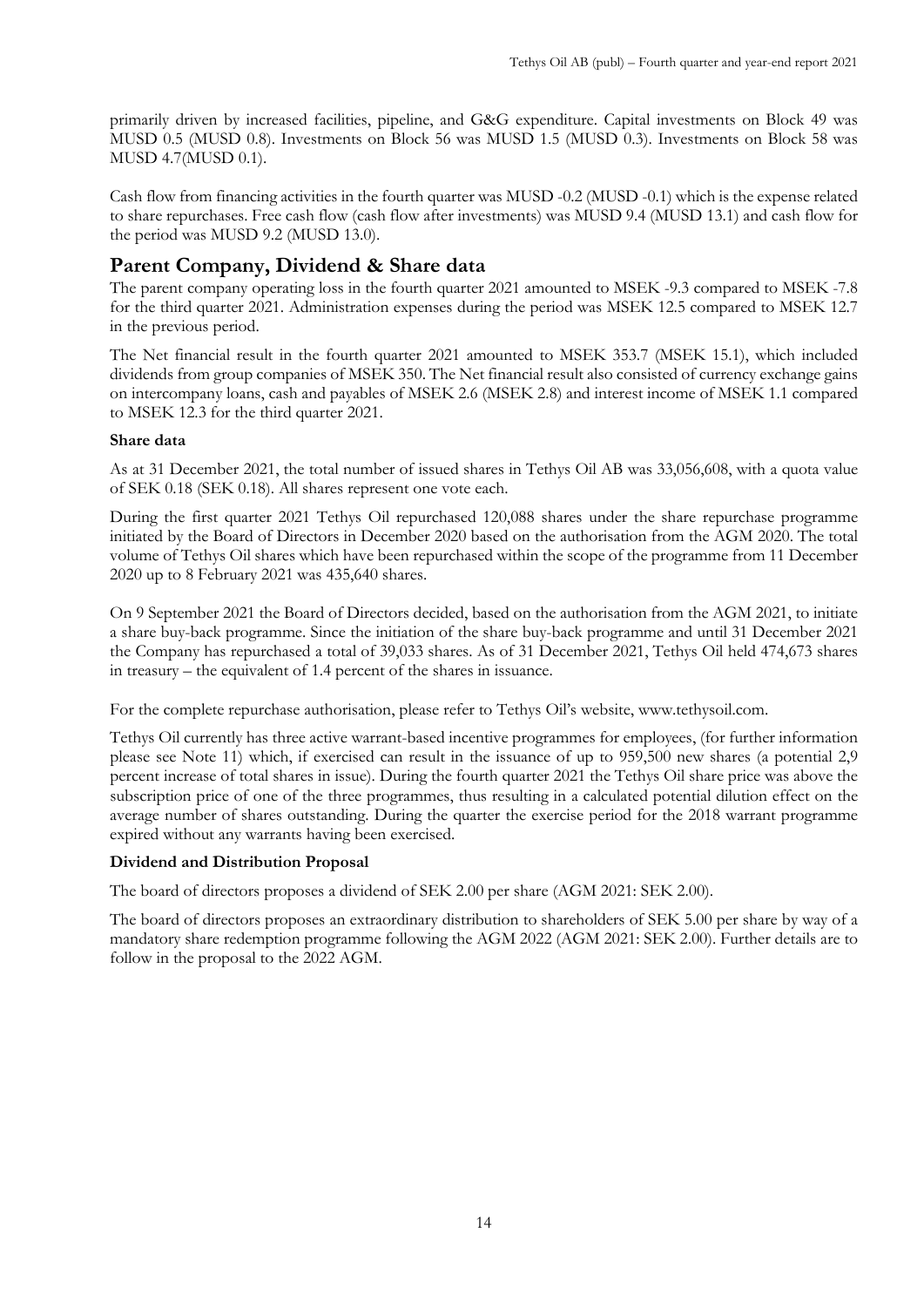| <b>MUSD</b><br>3<br>22.3<br>101.1<br>Revenue and other income<br>31.8<br>112.7                                |
|---------------------------------------------------------------------------------------------------------------|
|                                                                                                               |
|                                                                                                               |
| Operating expenses<br>$-11.3$<br>$-10.0$<br>$-43.4$<br>$-43.8$                                                |
| Gross profit<br>20.5<br>12.3<br>68.9<br>57.7                                                                  |
| Depletion, depreciation and amortisation<br>2, 5<br>$-9.9$<br>$-10.9$<br>$-41.2$<br>$-44.5$                   |
| 5<br>0.0<br>Exploration costs<br>$-4.1$<br>0.0<br>$-4.1$                                                      |
| Administrative expenses<br>$-7.3$<br>$-2.5$<br>$-2.1$<br>$-7.5$                                               |
| 4.0<br>$-0.7$<br>16.1<br>5.8<br><b>Operating result</b>                                                       |
| Net financial result<br>0.1<br>$-2.2$<br>0.6<br>$-2.5$<br>4                                                   |
| Result before tax<br>4.1<br>$-2.9$<br>16.7<br>3.3                                                             |
| 0.0<br>6<br>0.0<br>Income tax<br>$\blacksquare$<br>$\equiv$                                                   |
| Net result<br>4.1<br>$-2.9$<br>16.7<br>3.3                                                                    |
|                                                                                                               |
| Other comprehensive income                                                                                    |
| Items that may be subsequently reclassified to profit or<br>loss:                                             |
| Exchange differences<br>$2.2\phantom{0}$<br>$-1.5$<br>3.7<br>$-0.4$                                           |
| Other comprehensive income<br>2.2<br>3.7<br>$-0.4$<br>$-1.5$                                                  |
| 15.2<br>Total comprehensive income<br>3.7<br>$-0.7$<br>7.0                                                    |
| Result per shares                                                                                             |
| Shareholders in the parent company<br>$-0.7$<br>3.7<br>15.2<br>7.0                                            |
| Non-controlling interest<br>$\overline{\phantom{m}}$<br>$\overline{a}$                                        |
| Weighted average number of shares (before dilution)<br>32,602,037<br>33,037,764<br>32,619,054<br>33, 321, 353 |
| Weighted average number of shares (after dilution)<br>32,667,882<br>33,037,764<br>32,660,948<br>33,328,099    |
| Earnings per share (before dilution), USD<br>$0.10\,$<br>0.12<br>$-0.09$<br>0.51                              |
| Earnings per share (after dilution), USD<br>0.12<br>$-0.09$<br>$0.51\,$<br>$0.10\,$                           |

# **CONSOLIDATED STATEMENT OF COMPREHENSIVE INCOME IN SUMMARY**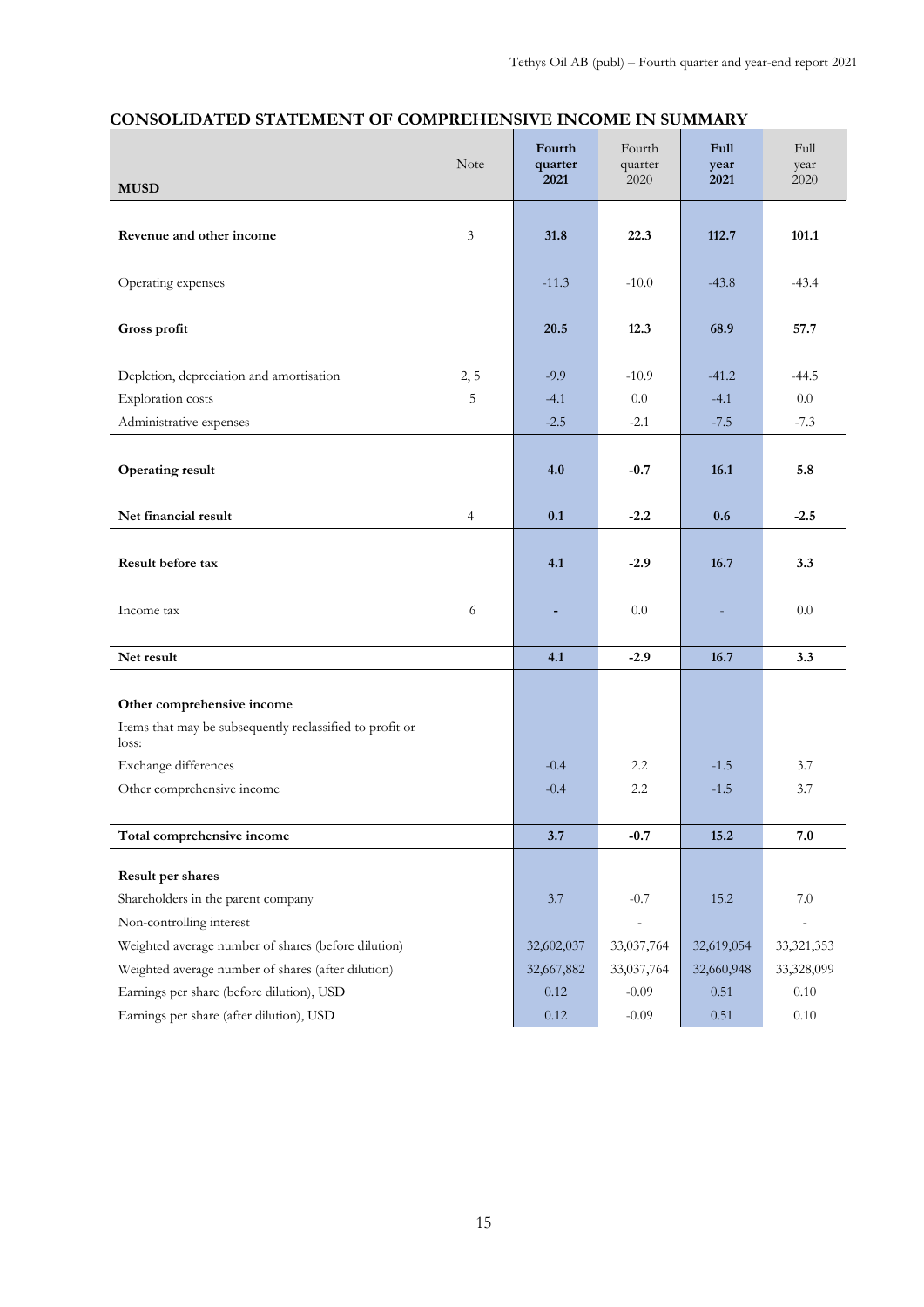| <b>MUSD</b><br>Note                                  | 31 Dec | 31 Dec |       |
|------------------------------------------------------|--------|--------|-------|
|                                                      |        | 2021   | 2020  |
|                                                      |        |        |       |
| <b>ASSETS</b>                                        |        |        |       |
| Non-current assets                                   |        |        |       |
| Oil and gas properties                               | 5      | 204.9  | 215.3 |
| Other fixed assets                                   |        | 1.1    | 0.3   |
|                                                      |        | 206.0  | 215.6 |
| <b>Current assets</b>                                |        |        |       |
| Trade and other receivables                          | 7      | 9.2    | 9.1   |
| Prepaid expenses                                     | 7      | 0.7    | 0.2   |
| Cash and cash equivalents                            |        | 68.6   | 55.4  |
|                                                      |        | 78.5   | 64.7  |
|                                                      |        |        |       |
| <b>TOTAL ASSETS</b>                                  |        | 284.5  | 280.3 |
|                                                      |        |        |       |
| SHAREHOLDERS' EQUITY AND<br><b>LIABILITIES</b>       |        |        |       |
| Shareholders' equity                                 |        |        |       |
| Share capital                                        |        | 0.8    | 0.8   |
| Additional paid in capital                           |        | 76.3   | 76.3  |
| Reserves                                             |        | 0.3    | 1.8   |
| Retained earnings                                    |        | 179.2  | 178.8 |
| Total shareholders' equity                           |        | 256.6  | 257.7 |
| Non-current liabilities                              |        |        |       |
| Non-current provisions                               | 8      | 13.0   | 12.5  |
| Other non-current liabilities                        | 9      | 0.8    | 0.3   |
|                                                      |        | 13.8   | 12.8  |
|                                                      |        |        |       |
| <b>Current liabilities</b>                           |        |        |       |
| Accounts payable and other current liabilities       | 10     | 14.1   | 9.8   |
|                                                      |        | 14.1   | 9.8   |
| <b>Total liabilities</b>                             |        | 27.9   | 22.6  |
| TOTAL SHAREHOLDERS' EQUITY AND<br><b>LIABILITIES</b> |        | 284.5  | 280.3 |

# **CONSOLIDATED BALANCE SHEET IN SUMMARY**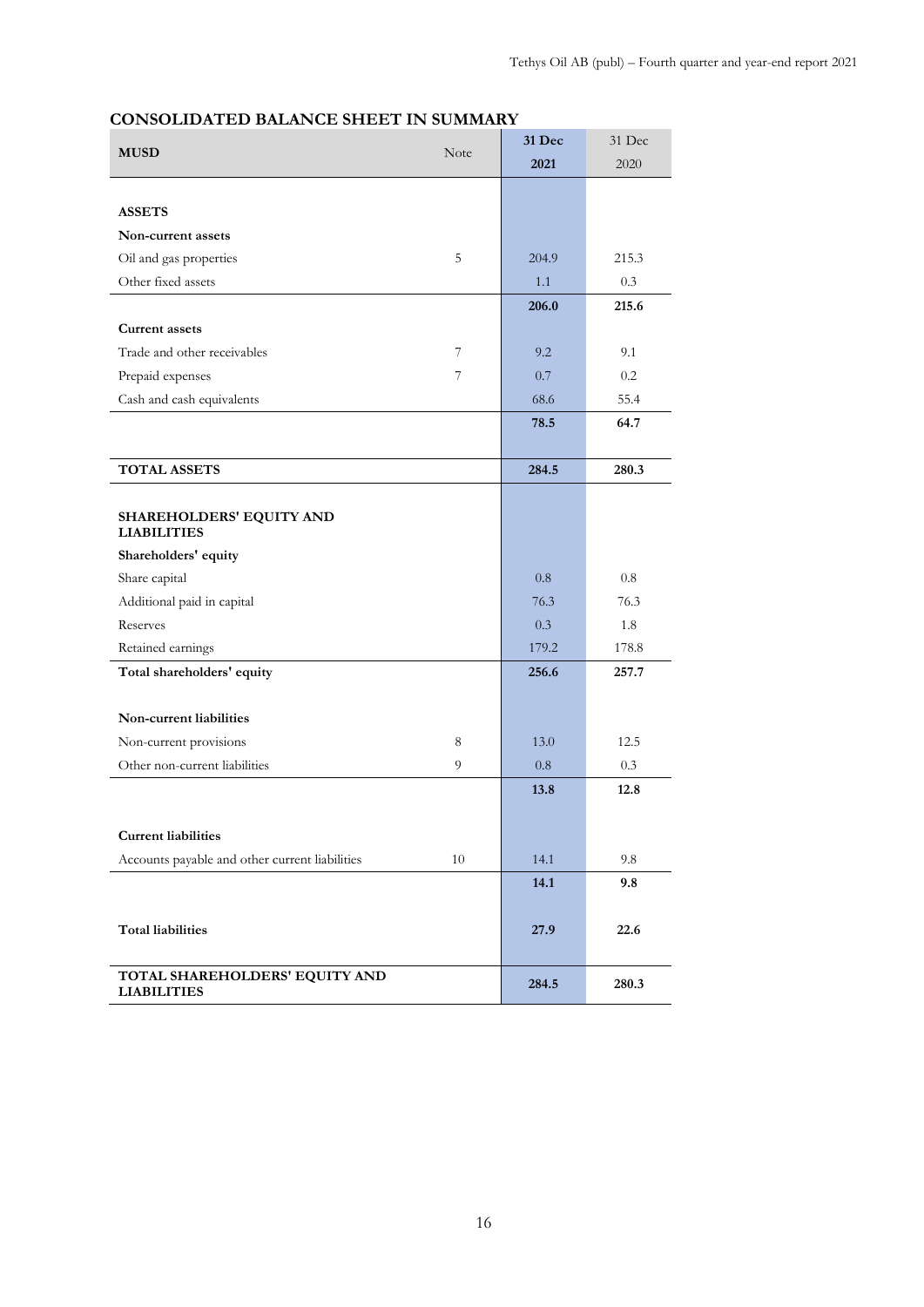| Attributable to shareholders of the parent company |                          |                          |                          |                      |                 |  |  |  |
|----------------------------------------------------|--------------------------|--------------------------|--------------------------|----------------------|-----------------|--|--|--|
| <b>MUSD</b>                                        | <b>Share</b><br>capital  | Paid in<br>capital       | <b>Reserves</b>          | Retained<br>earnings | Total<br>equity |  |  |  |
| Opening balance 1 January 2020                     | 0.8                      | 76.3                     | $-1.9$                   | 201.1                | 276.3           |  |  |  |
| Net result 2020                                    | $\overline{a}$           |                          | $\sim$                   | 3.3                  | 3.3             |  |  |  |
| Other comprehensive income                         |                          |                          | 3.7                      | $\sim$               | 3.7             |  |  |  |
| Total comprehensive income                         |                          |                          | 3.7                      | 3.3                  | 7.0             |  |  |  |
| <b>Transactions with owners</b>                    |                          |                          |                          |                      |                 |  |  |  |
| Repurchase of shares                               |                          |                          |                          | $-8.3$               | $-8.3$          |  |  |  |
| Dividend                                           |                          |                          |                          | $-7.0$               | $-7.0$          |  |  |  |
| Share redemption                                   | $\overline{a}$           |                          |                          | $-10.6$              | $-10.6$         |  |  |  |
| Incentive programme                                |                          |                          |                          | 0.3                  | 0.3             |  |  |  |
| Total transactions with owners                     | $\blacksquare$           | $\blacksquare$           |                          | $-25.6$              | $-25.6$         |  |  |  |
| Closing balance 31 December 2020                   | 0.8                      | 76.3                     | 1.8                      | 178.8                | 257.7           |  |  |  |
| Opening balance 1 January 2021                     | 0.8                      | 76.3                     | 1.8                      | 178.8                | 257.7           |  |  |  |
| Net result for twelve months 2021                  | L,                       | $\overline{\phantom{a}}$ | $\overline{\phantom{a}}$ | 16.7                 | 16.7            |  |  |  |
| Other comprehensive income for twelve months       |                          |                          | $-1.5$                   |                      | $-1.5$          |  |  |  |
| Total comprehensive income                         |                          |                          | $-1.5$                   | 16.7                 | 15.2            |  |  |  |
| <b>Transactions with owners</b>                    |                          |                          |                          |                      |                 |  |  |  |
| Repurchase of shares                               |                          |                          |                          | $-1.0$               | $-1.0$          |  |  |  |
| Dividend                                           |                          |                          |                          | $-7.8$               | $-7.8$          |  |  |  |
| Share redemption                                   |                          |                          |                          | $-7.7$               | $-7.7$          |  |  |  |
| Incentive programme                                |                          |                          |                          | 0.2                  | 0.2             |  |  |  |
| Total transactions with owners                     | $\overline{\phantom{a}}$ |                          |                          | $-16.3$              | $-16.3$         |  |  |  |
| Closing balance 31 December 2021                   | 0.8                      | 76.3                     | 0.3                      | 179.2                | 256.6           |  |  |  |

# **CONSOLIDATED STATEMENT OF CHANGES IN EQUITY IN SUMMARY**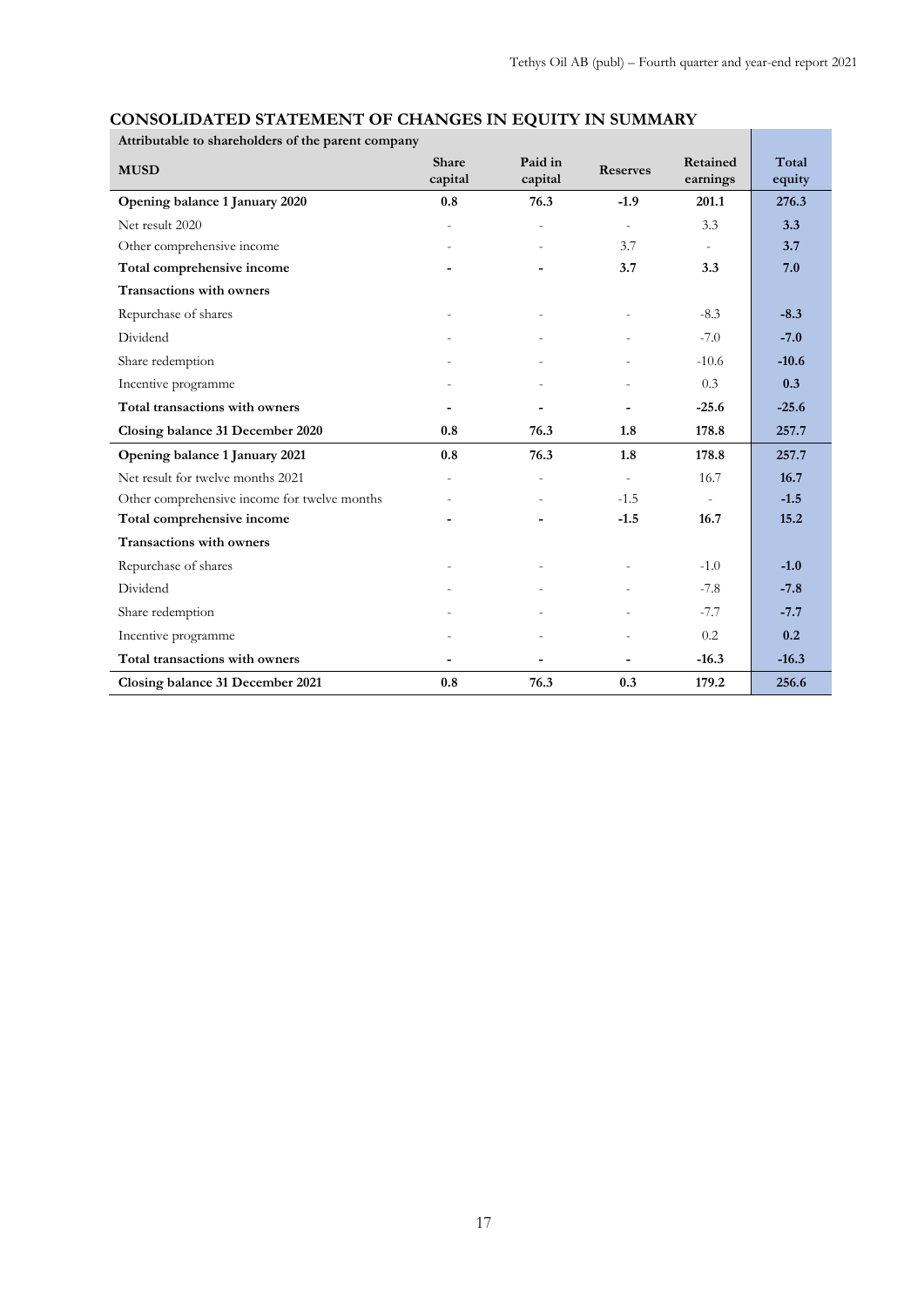| <b>MUSD</b>                                                                | <b>Note</b>    | Fourth<br>quarter<br>2021 | Fourth<br>quarter<br>2020 | <b>Full</b><br>year<br>2021 | <b>Full</b><br>year<br>2020 |
|----------------------------------------------------------------------------|----------------|---------------------------|---------------------------|-----------------------------|-----------------------------|
| Cash flow from operations                                                  |                |                           |                           |                             |                             |
| Operating result                                                           |                | 4.0                       | $-0.7$                    | 16.1                        | 5.8                         |
| Interest received                                                          | $\overline{4}$ |                           | 0.0                       |                             | 0.1                         |
| Interest paid                                                              |                | L.                        | $\sim$                    |                             | $\sim$                      |
| Adjustment for exploration costs                                           |                | 4.1                       | 0.0                       | 4.1                         | 0.0                         |
| Adjustment for depletion, depreciation and other<br>non-cash related items |                | 10.0                      | 10.6                      | 41.0                        | 46.2                        |
| Total cash flow from operations before change in<br>working capital        |                | 18.1                      | 10.0                      | 61.2                        | 52.2                        |
| Change in receivables                                                      |                | 2.4                       | 4.3                       | $-0.6$                      | 3.0                         |
| Change in liabilities                                                      |                | 6.0                       | 5.3                       | 4.3                         | $-3.1$                      |
| Cash flow from operations                                                  |                | 26.5                      | 19.6                      | 64.9                        | 52.1                        |
| Investment activity<br>Investment in oil and gas properties                | 5              | $-17.2$                   | $-11.0$                   | $-35.2$                     | $-45.4$                     |
| Investment in other fixed assets                                           |                |                           | 0.4                       |                             |                             |
| Cash flow from investment activity                                         |                | $-17.2$                   | $-10.6$                   | $-35.2$                     | $-45.4$                     |
|                                                                            |                |                           |                           |                             |                             |
| Financing activity                                                         |                |                           |                           |                             |                             |
| Repurchase of shares                                                       |                | $-0.2$                    | $-1.8$                    | $-1.0$                      | $-8.3$                      |
| Dividend                                                                   |                | ÷,                        | $\overline{a}$            | $-7.8$                      | $-7.0$                      |
| Share redemption                                                           |                | L,                        |                           | $-7.7$                      | $-10.6$                     |
| Cash flow from financing activity                                          |                | $-0.2$                    | $-1.8$                    | $-16.5$                     | $-25.9$                     |
| Period cash flow                                                           |                | 9.2                       | 7.2                       | 13.1                        | $-19.2$                     |
| Cash and cash equivalents at the beginning of the<br>period                |                | 59.4                      | 48.3                      | 55.4                        | 75.6                        |
| Exchange gains/losses on cash and cash equivalents                         |                | 0.0                       | $-0.1$                    | 0.1                         | $-1.0$                      |
| Cash and cash equivalents at the end of the<br>period                      |                | 68.6                      | 55.4                      | 68.6                        | 55.4                        |

# **CONSOLIDATED CASH FLOW STATEMENT IN SUMMARY**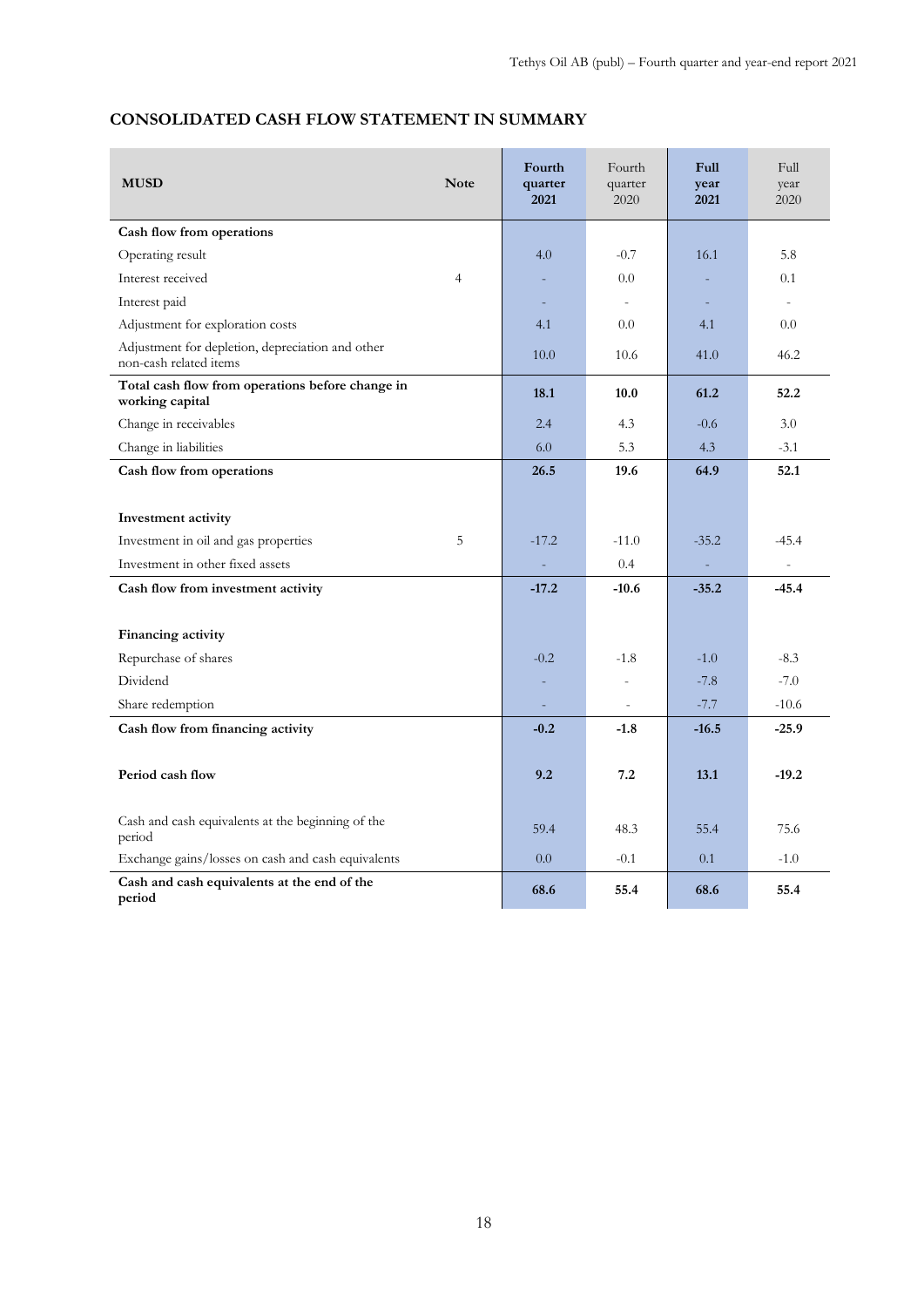### **KEY RATIOS**

*For definitions of key ratios, please refer to the 2020 Annual Report.*

| Group                                                        | Fourth<br>quarter<br>2021 | Fourth<br>quarter<br>2020 | Full<br>year<br>2021 | Full<br>year<br>2020 |
|--------------------------------------------------------------|---------------------------|---------------------------|----------------------|----------------------|
| <b>Operational items</b>                                     |                           |                           |                      |                      |
| Production before government take, Oman Blocks<br>3&4, bbl   | 980,599                   | 1,018,653                 | 4,064,803            | 4,148,818            |
| Production per day, Oman Blocks 3&4, bbl                     | 10,659                    | 11,072                    | 11,136               | 11,336               |
| Oil sales, bbl                                               | 514,683                   | 547,338                   | 1,808,857            | 2,317,875            |
| Achieved oil price, USD/bbl                                  | 73.7                      | 42.3                      | 62.8                 | 47.7                 |
| Income statement and balance sheet                           |                           |                           |                      |                      |
| Revenue and other income, MUSD                               | 31.8                      | 22.3                      | 112.7                | 101.1                |
| EBITDA, MUSD                                                 | 18.0                      | 10.2                      | 61.4                 | 50.4                 |
| EBITDA-margin                                                | 57%                       | 46%                       | 54%                  | 50%                  |
| Operating result, MUSD                                       | 4.0                       | $-0.7$                    | 16.1                 | 5.8                  |
| Operating margin                                             | 12%                       | $-3\%$                    | 14%                  | $6\%$                |
| Cash and cash equivalents, MUSD                              | 68.6                      | 55.4                      | 68.6                 | 55.4                 |
| Shareholders' equity, MUSD                                   | 256.6                     | 257.7                     | 256.6                | 257.7                |
| Balance sheet total, MUSD                                    | 284.5                     | 280.3                     | 284.5                | 280.3                |
| Capital structure                                            |                           |                           |                      |                      |
| Equity ratio                                                 | 90%                       | 92%                       | 90%                  | 92%                  |
| Leverage ratio                                               | neg.                      | neg.                      | neg.                 | neg.                 |
| Investments in oil and gas properties, MUSD                  | 17.2                      | 11.0                      | 35.2                 | 45.4                 |
| Net cash, MUSD                                               | 67.8                      | 55.1                      | 67.8                 | 55.1                 |
| Profitability                                                |                           |                           |                      |                      |
| Return on shareholders' equity (rolling 12 months)           | 6.46%                     | $1.27\%$                  | 6.46%                | $1.27\%$             |
| Return on capital employed <sup>3</sup> (rolling 12 months)  | $5.92\%$                  | 2.12%                     | $5.92\%$             | 2.12%                |
| Other                                                        |                           |                           |                      |                      |
| Average number of full-time employees                        | 28                        | 22                        | 27                   | 23                   |
| Distribution per share, SEK                                  |                           |                           | 4.00                 | 5.00                 |
| Cash flow from operations per share, USD                     | 0.77                      | 0.59                      | 1.59                 | 1.59                 |
| Number of shares at period end, '000                         | 33,066                    | 33,057                    | 33,066               | 33,057               |
| Shareholders' equity per share, USD                          | 7.76                      | 7.79                      | 7.76                 | 7.87                 |
| Weighted average number of shares (before dilution),<br>'000 | 32,602                    | 33,038                    | 32,619               | 33,321               |
| Weighted average number of shares (after dilution),<br>'000  | 32,668                    | 33,038                    | 32,661               | 33,328               |
| Earnings per share before dilution, USD                      | 0.12                      | $-0.09$                   | 0.51                 | 0.10                 |
| Earnings per share after dilution, USD                       | 0.12                      | $-0.09$                   | 0.51                 | $0.10\,$             |

<span id="page-18-0"></span><sup>3</sup> *Return on capital employed definition; Net result plus financial net result as a percentage of average capital employed (total assets less noninterest-bearing liabilities).*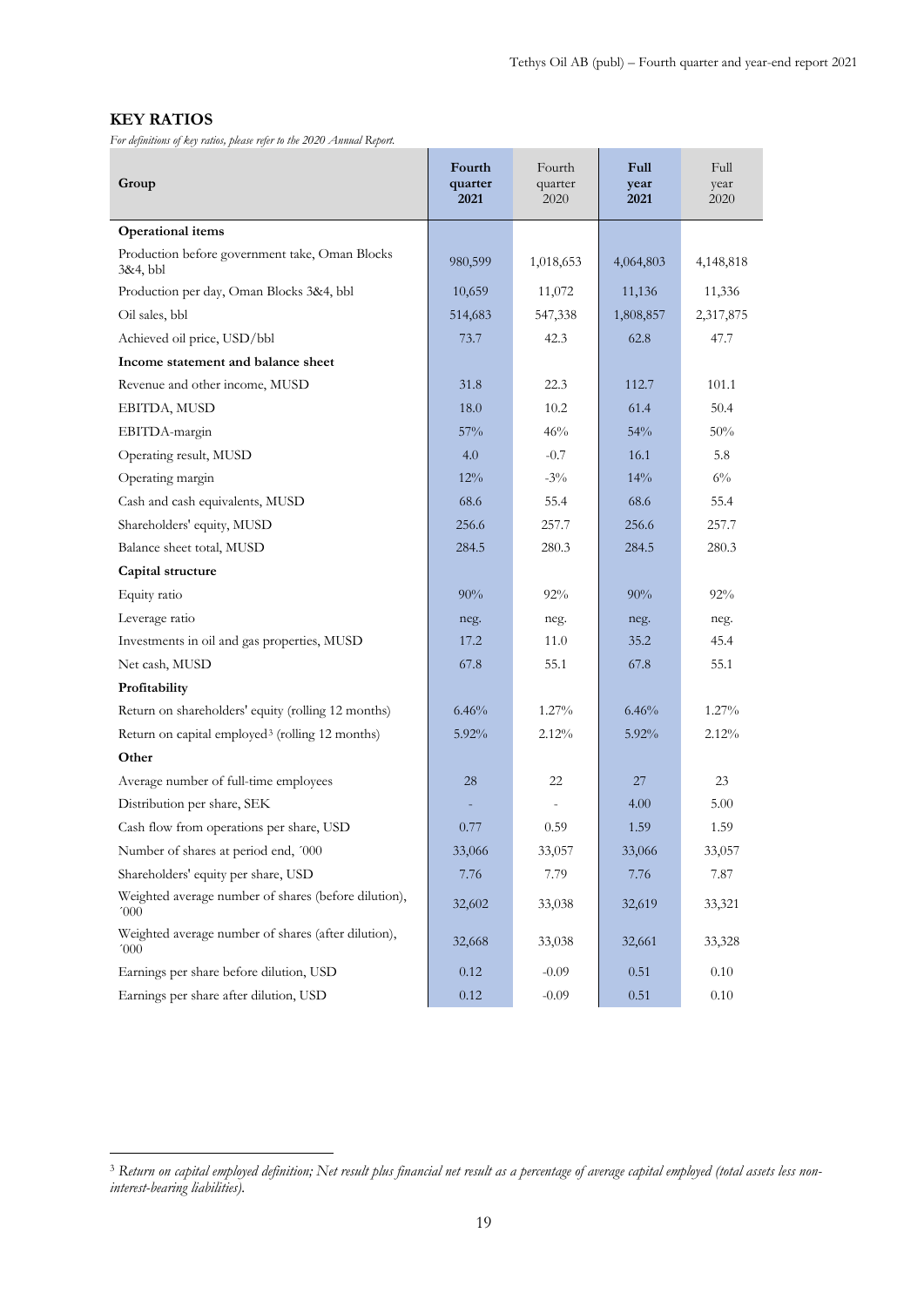|                                                              | Q4 2021 | Q3 2021 | Q2 2021 | Q1 2021 | Q4 2020 |
|--------------------------------------------------------------|---------|---------|---------|---------|---------|
| Net daily production before government take, Blocks 3&4, bbl | 10,659  | 11,280  | 11,030  | 11,585  | 11,072  |
| Net entitlement barrels, bbl                                 | 432,469 | 428,121 | 420,655 | 518,895 | 529,699 |
| Net entitlement share of production, percent                 | 44%     | 41%     | 42%     | 50%     | 52%     |
| Oil sales, bbl                                               | 514,683 | 448,740 | 477,708 | 367,726 | 547,338 |
| Achieved oil price, USD/bbl                                  | 73.7    | 66.7    | 59.7    | 46.7    | 42.3    |
|                                                              |         |         |         |         |         |
| Revenue and other income, MUSD                               | 31.8    | 29.4    | 26.1    | 25.4    | 22.3    |
| EBITDA, MUSD                                                 | 18.0    | 16.5    | 14.5    | 12.3    | 10.2    |
| Operating result, MUSD                                       | 4.0     | 6.0     | 4.3     | 1.7     | $-0.7$  |
| Earnings per share after dilution, USD                       | 0.12    | 0.19    | 0.10    | 0.09    | $-0.09$ |
|                                                              |         |         |         |         |         |
| Cash flow from operations, MUSD                              | 26.5    | 22.3    | 13.3    | 2.8     | 19.6    |
| Investment in oil and gas properties, MUSD                   | 17.2    | 9.2     | 8.4     | 0.5     | 11.0    |
| Free cash flow, MUSD                                         | 9.4     | 13.1    | 4.9     | 2.3     | 9.0     |
| Net cash, MUSD                                               | 67.8    | 58.5    | 45.5    | 57.0    | 55.1    |
|                                                              |         |         |         |         |         |
| Share price end of period, SEK                               | 62.3    | 60.8    | 58.4    | 64.9    | 49.2    |

#### **Key quarterly data**

*For definitions of key ratios, please refer to the 2020 Annual Report.*

#### **Relevant reconciliations of alternative performance measures**

Alternative performance measures are used to describe the development of operations and to enhance comparability between periods. These are not defined under IFRS but correspond to the methods applied by executive management and the Board of Directors to measure Tethys Oil's financial performance. Alternative performance measures should not be viewed as a substitute for financial information presented in accordance with IFRS but rather as a complement. Besides the definitions below, definitions of alternative performance measures can be found in the 2020 Annual Report.

| <b>MUSD</b>                                   | Fourth<br>quarter<br>2021 | Fourth<br>quarter<br>2020 | Full<br>year<br>2021 | Full<br>year<br>2020 |
|-----------------------------------------------|---------------------------|---------------------------|----------------------|----------------------|
| Operating result                              | 4.0                       | $-0.7$                    | 16.1                 | 5.8                  |
| Add: Depreciation. depletion and amortisation | 9.9                       | 10.9                      | 41.2                 | 44.5                 |
| Add: Exploration costs                        | 4.1                       | $\overline{\phantom{a}}$  | 4.1                  |                      |
| <b>EBITDA</b>                                 | 18.0                      | 10.2                      | 61.4                 | 50.3                 |
|                                               |                           |                           |                      |                      |
| Cash and cash equivalents                     | 68.6                      | 55.4                      | 68.6                 | 55.4                 |
| Less: Interest bearing debt                   | $-0.8$                    | $-0.3$                    | $-0.8$               | $-0.3$               |
| Net cash                                      | 67.8                      | 55.1                      | 67.8                 | 55.1                 |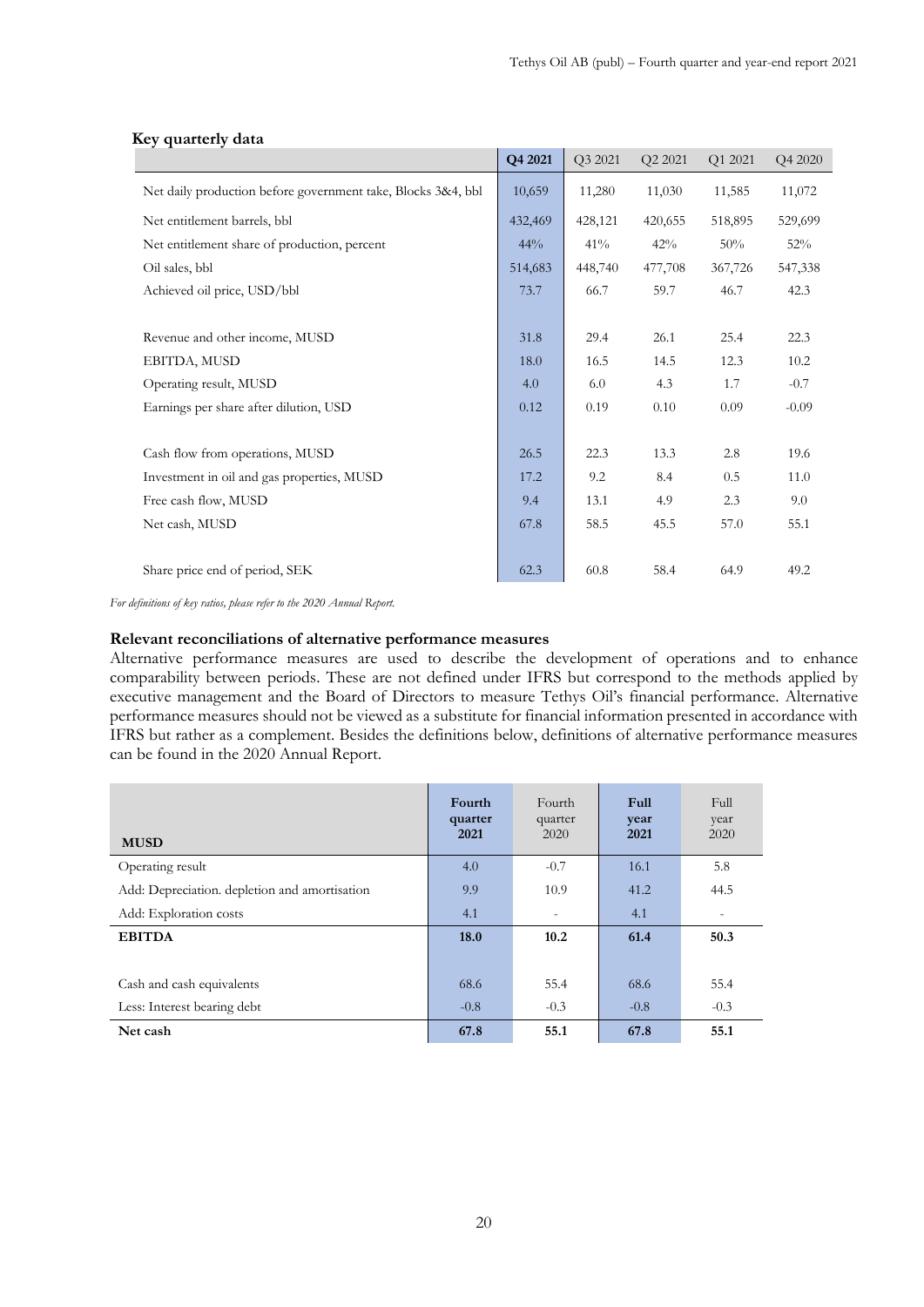# **PARENT COMPANY INCOME STATEMENT IN SUMMARY**

| <b>MSEK</b>                        | <b>Note</b>    | Fourth<br>quarter<br>2021 | Fourth<br>quarter<br>2020 | Full<br>year<br>2021 | Full<br>year<br>2020 |
|------------------------------------|----------------|---------------------------|---------------------------|----------------------|----------------------|
| Other income                       |                | 3.2                       | 1.4                       | 14.6                 | 12.8                 |
| Administrative expenses            | 11             | $-12.5$                   | $-12.7$                   | $-40.2$              | $-48.2$              |
| <b>Operating result</b>            |                | $-9.3$                    | $-11.3$                   | $-25.6$              | $-35.4$              |
|                                    |                |                           |                           |                      |                      |
| Net financial result               | $\overline{4}$ | 353.7                     | 42.9                      | 386.5                | 58.1                 |
| Result before tax                  |                | 344.4                     | 31.6                      | 360.9                | 22.7                 |
| Income tax                         |                |                           |                           |                      |                      |
| Result for the period <sup>1</sup> |                | 344.4                     | 31.6                      | 360.9                | 22.7                 |

1. *As the parent company does not recognise any Other comprehensive income, no such report is presented.*

# **PARENT COMPANY BALANCE SHEET IN SUMMARY**

| <b>Note</b>                                          | 31 Dec | 31 Dec |
|------------------------------------------------------|--------|--------|
| <b>MSEK</b>                                          | 2021   | 2020   |
| <b>ASSETS</b>                                        |        |        |
| Total non current assets                             | 510.5  | 338.9  |
| Other current assets                                 | 79.9   | 39.1   |
| <b>TOTAL ASSETS</b>                                  | 590.4  | 378.0  |
|                                                      |        |        |
| <b>SHAREHOLDERS' EQUITY AND LIABILITIES</b>          |        |        |
| Restricted shareholders' equity                      | 77.1   | 77.1   |
| Unrestricted shareholders' equity                    | 386.1  | 162.7  |
| Total current liabilities                            | 127.2  | 138.2  |
| TOTAL SHAREHOLDERS' EQUITY AND<br><b>LIABILITIES</b> | 590.4  | 378.0  |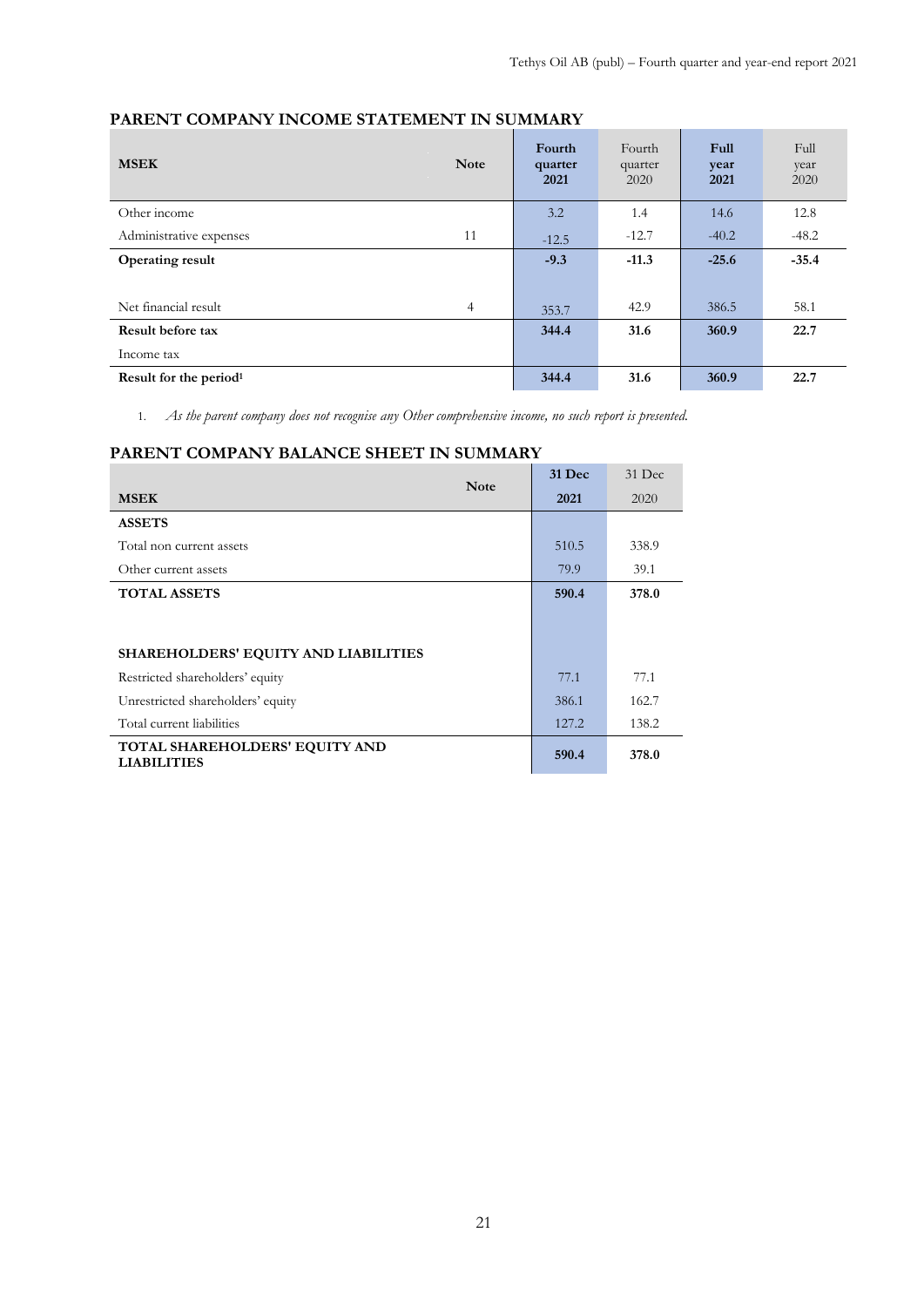### **NOTES**

#### **General information**

Tethys Oil AB (publ) (the "Company"), corporate identity number 556615-8266, and its subsidiaries (together the "Group" or "Tethys Oil") are focused on exploration for and production of oil and natural gas. The Group has interests in exploration and production licences in Oman and an associated equity interest in a producing company in Lithuania. The Company is a limited liability company incorporated and domiciled in Stockholm, Sweden. The Company is listed on Nasdaq Stockholm.

#### **Accounting principles**

The fourth quarter 2021 report of the Tethys Oil Group has been prepared in accordance with IAS 34 and the Annual Accounts Act. The fourth quarter 2021 report of the Company has been prepared in accordance with the Annual Accounts Act and the Recommendation RFR 2 "Accounting for legal entities", issued by the Swedish Financial Accounting Standards Council.

The accounting principles as described in the 2020 Annual Report have been used in the preparation of this report with the exception of operating segments. As of the first quarter 2021 Tethys Oil reports operating segments split between Producing assets, Non-producing asset and Other in accordance with how internal reporting to management is conducted. Previously operating segments were split geographically.

There are no IFRS or IFRIC interpretations that are not yet effective that would be expected to have a material impact on the Group.

Tethys Oil applies the ESMA's (European Securities and Markets Authority) guidelines for alternative performance measures. Definitions of performance measures are provided in the 2020 Annual Report and the relevant reconciliations can be found on **20** of this report.

#### **Exchange rates**

For the preparation of the financial statements for the reporting period, the following exchange rates have been used.

|          | 31 December 2021 |               |         | 31 December 2020 |
|----------|------------------|---------------|---------|------------------|
| Currency | Average          | Period<br>end | Average | Period end       |
| SEK/USD  | 8.56             | 9.04          | 9.19    | 8.19             |
| SEK/EUR  | 10.14            | 10.23         | 10.49   | 10.04            |

The Group is exposed to fluctuations in the foreign exchange markets as fluctuations in exchange rates can negatively affect the result, cash flow and equity. The major proportion of the Group´s assets relate to international oil and gas discoveries valued in USD and which generate revenues in USD. During the fourth quarter 2021, all of Tethys Oil's oil sales and operating expenditures were denominated in USD.

#### **Fair value**

The nominal value of Accounts payables and other current liabilities, Cash and bank and Other receivables are a fair approximation of those line items as they are short term in nature.

*IFRS 9 valuation categories and related balance sheet items*

|                                                    | 31 December 2021                                                                         | 31 December 2020                            |                                                  |                                                                                   |                                             |                                                  |
|----------------------------------------------------|------------------------------------------------------------------------------------------|---------------------------------------------|--------------------------------------------------|-----------------------------------------------------------------------------------|---------------------------------------------|--------------------------------------------------|
| <b>MUSD</b>                                        | <b>Financial assets</b><br>and liabilities at<br>fair value<br>through profit or<br>loss | Financial<br>assets at<br>amortised<br>cost | Financial<br>liabilities at<br>amortised<br>cost | Financial<br>assets and<br>liabilities at fair<br>value through<br>profit or loss | Financial<br>assets at<br>amortised<br>cost | Financial<br>liabilities at<br>amortised<br>cost |
| Other receivables                                  | $\overline{a}$                                                                           | 9.2                                         | $\overline{\phantom{a}}$                         |                                                                                   | 9.1                                         |                                                  |
| Cash and bank                                      | $\qquad \qquad -$                                                                        | 68.6                                        | $\overline{\phantom{a}}$                         |                                                                                   | 55.4                                        | $\overline{\phantom{0}}$                         |
| Other non current liabilities                      | $\overline{\phantom{a}}$                                                                 | $\overline{\phantom{a}}$                    | 0.8                                              |                                                                                   | $\overline{a}$                              | 0.3                                              |
| Accounts payables and other<br>current liabilities |                                                                                          |                                             | 14.1                                             |                                                                                   |                                             | 9.8                                              |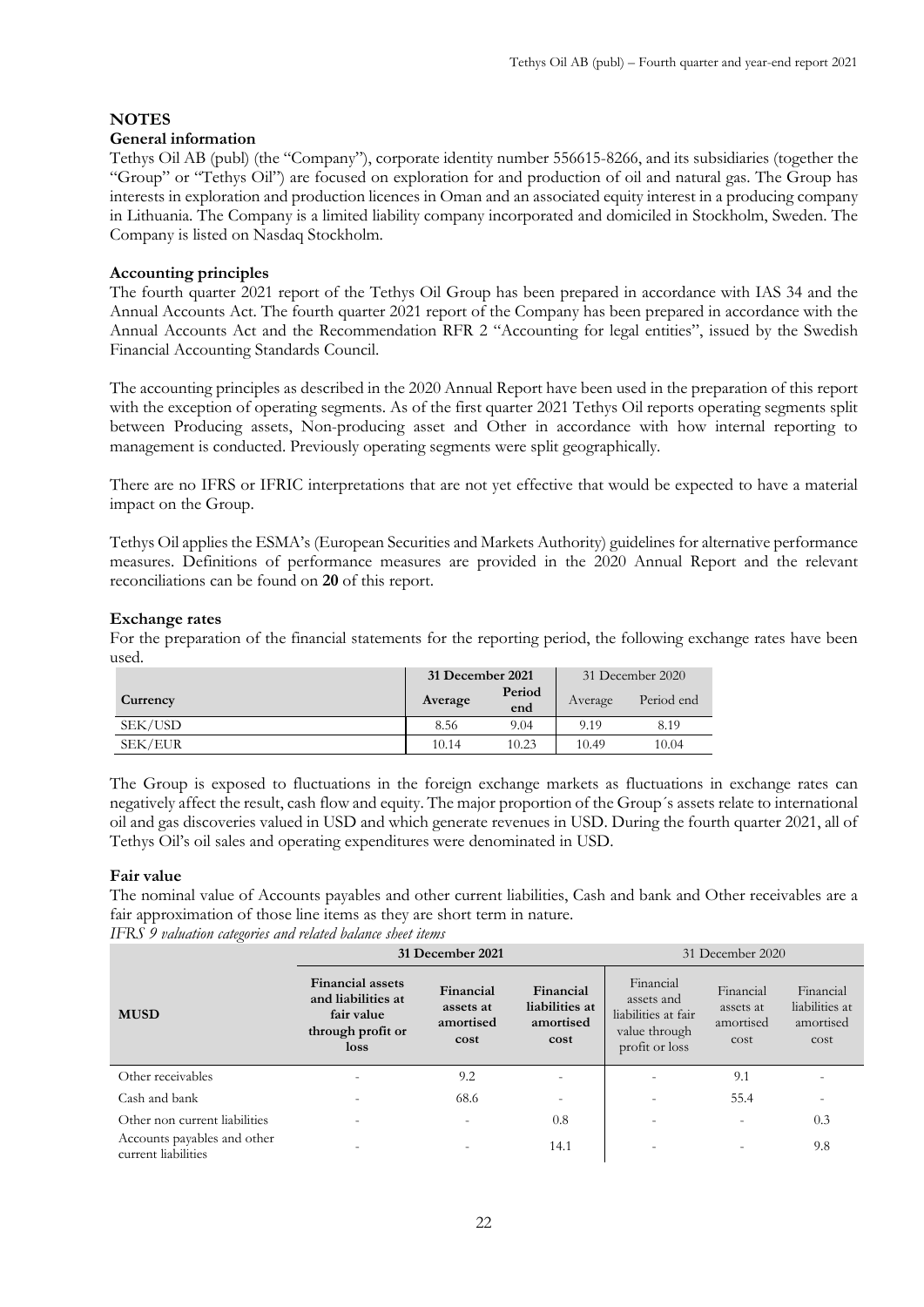#### **Note 1) Risks and uncertainties**

The Group's activities expose it to a number of risks and uncertainties, which are continuously monitored and reviewed. The main risks and uncertainties are the operational and financial risks described below.

#### *Operational risk*

At its current stage of development, Tethys Oil is commercially producing oil and also exploring for and appraising undeveloped known oil and/or natural gas accumulations. The operational risk is different in these parts of Tethys Oil's operations. The main operational risk in exploration and appraisal activities is that the activities and investments made by Tethys Oil will not evolve into commercial reserves of oil and gas. The oil price is of significant importance to Tethys Oil in all parts of operations as income and profitability is and will be dependent on prevailing prices. Significantly lower oil prices will reduce current and expected cash flows and profitability in projects and can make projects sub economic. Lower oil prices could also decrease the industry interest in Tethys Oil's projects regarding farmout or sale of assets. There are no oil price hedges in place as at 31 December 2021.

In recent years OPEC and associated countries have, from time to time, agreed to voluntary production limitations. Oman has in the past participated in such agreements. As of May 2020, oil production in Oman is subject to production limitations under the OPEC+ agreement and as a consequence Tethys Oil's production on Blocks 3&4 is formally subject to production limitations. Currently the OPEC+ agreement does not impact Tethys Oil's ability to produce oil but going forward Tethys Oil cannot rule out the risk of prolonged or new such limitations impacting its oil and gas production and sales.

Another operational risk factor is access to equipment in Tethys Oil's projects. In the drilling/development phase of a project the Group is dependent on advanced equipment such as rigs, casing, pipes etc. A shortage of these supplies can present difficulties for Tethys Oil to complete projects. Through its operations, Tethys Oil is also subject to political risk, environmental risk and the risk of not being able to retain key personnel.

#### *Financial risk*

The Group's activities expose it to a variety of financial risks, mainly categorised as exchange rate and liquidity risk. The Group's risks are continuously monitored and analysed by the management and board of directors. The aim is to minimise potential adverse effects on the Group's financial performance.

#### *Covid-19 Risks*

A global pandemic such as the novel coronavirus (Covid-19) can have a severe negative impact on the group and its ability to conduct operations. Given that Tethys Oil is run by a small, specialised staff there is limited redundancy if key staff was to fall ill as a result of a viral infection. The group has aimed to mitigate the risk by encouraging staff to work from home, the implementation of virtual meetings and minimise any non-critical physical meetings and interactions as well as limit exposure from travel on public transport.

The travel restrictions and lockdown measures implemented by governments across the world can impact supply chains, movement of key personnel and ability to utilise external contractors and consultants.

The impact of the Covid-19 pandemic and the restrictions on movement and travel that have been implemented has had a significant effect on global economic activity and demand for oil during 2020 and continued to do so in 2021. At the beginning of the pandemic, in 2020, oil producers were unable to reduce output at the same pace as demand fell resulting in a significant imbalance in supply and demand for oil. As a result of the supply/demand imbalance, oil prices fell significantly during the first six months of the year and certain crude oil qualities traded at negative prices, albeit for short periods of time. Following the production limitations imposed by OPEC+, the oil price has gradually strengthened since early June 2020. Since the start of 2021, oil prices have risen from USD 50 to over USD 80 per barrel and closed 31 December 2021 at USD 77.89 per barrel.

The Covid-19 pandemic's impact on the economy and energy prices, and the risk to Tethys Oil's ability to conduct its operations profitably and without disruption is currently subject to significant uncertainty. The lower oil prices impacted Tethys Oil's profitability and cash flows in 2020. Given the uncertainty surrounding the development of the pandemic it cannot be ruled out that oil prices will, once again fall significantly and thus have a longer-term impact on the group's profitability and financial standing. Should oil prices decline to the levels experience in 2020s and remain low, the risk of a future impairment of the Group's oil and gas assets cannot be ruled out.

A more detailed analysis of the Group's risks and uncertainties, and how the Group addresses these risks, are detailed in the 2020 Annual Report.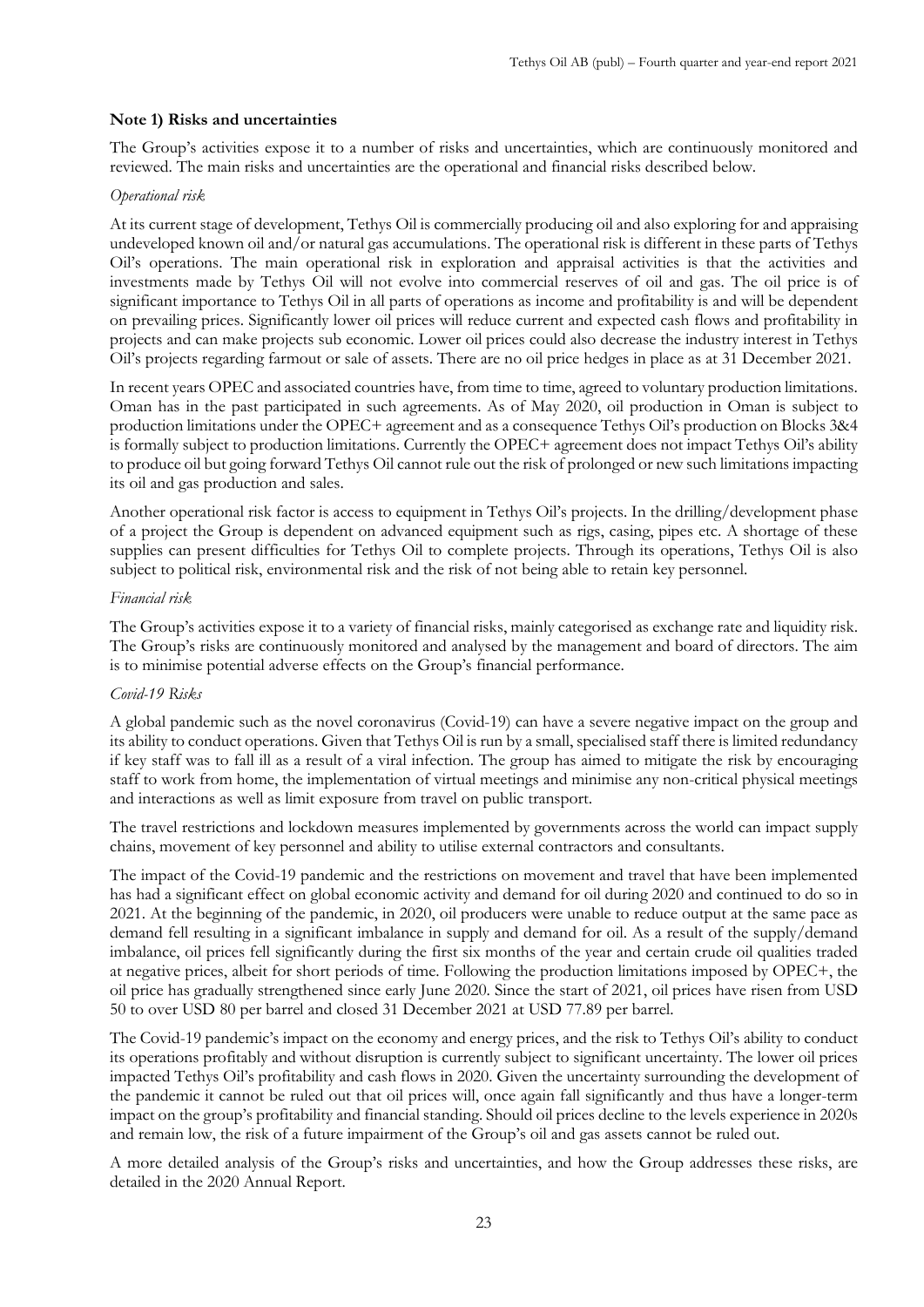#### **Note 2) Segment reporting**

As of the first quarter 2021 the Group´s Operating segments is reported based on a split between Producing assets, Non-producing assets and Other. The operating result for each segment is presented below. Producing assets includes the Company's non-operated interest in Blocks 3&4 while the Non-producing assets includes the operated exploration interests in Block 49, Block 56 and Block 58. The segment Other includes the head office and other central functions across the Group as well as the Company's indirect 25 percent holding in its Lithuanian associated company Minijos Nafta UAB. For the split of carrying values within Oil & Gas properties see note 5.

| Group income statement Jan-Dec 2021      |                     |                          |                          |         |  |  |  |
|------------------------------------------|---------------------|--------------------------|--------------------------|---------|--|--|--|
| Total                                    | Producing<br>assets | Non-producing<br>assets  | Other                    | Total   |  |  |  |
| Revenue and other income <sup>1</sup>    | 112.7               |                          | $\overline{\phantom{0}}$ | 112.7   |  |  |  |
| Operating expenses                       | $-43.8$             |                          |                          | $-43.8$ |  |  |  |
| Depreciation, depletion and amortisation | $-41.1$             |                          | $-0.1$                   | $-41.2$ |  |  |  |
| <b>Exploration</b> costs                 |                     | $-4.1$                   |                          | $-4.1$  |  |  |  |
| Administrative expenses                  | $-2.6$              | $\overline{\phantom{a}}$ | $-4.9$                   | $-7.5$  |  |  |  |
| <b>Operating result</b>                  | 25.2                | $-4.1$                   | $-5.0$                   | 16.1    |  |  |  |
| Revenue by country                       | Producing<br>assets | Non-producing<br>assets  | Other                    | Total   |  |  |  |
| Revenue and other income <sup>1</sup>    |                     |                          |                          |         |  |  |  |
| Oman                                     | 112.7               |                          | $\overline{\phantom{a}}$ | 112.7   |  |  |  |
| Other                                    |                     |                          |                          |         |  |  |  |

| Group income statement Jan-Dec 2020      |                     |                         |                          | <b>MUSD</b> |
|------------------------------------------|---------------------|-------------------------|--------------------------|-------------|
| Total                                    | Producing<br>assets | Non-producing<br>assets | Other                    | Total       |
| Revenue and other income <sup>1</sup>    | 101.1               |                         |                          | 101.1       |
| Operating expenses                       | $-43.4$             |                         | $\overline{\phantom{0}}$ | $-43.4$     |
| Depreciation, depletion and amortisation | $-44.3$             |                         | $-0.2$                   | $-44.5$     |
| <b>Exploration</b> costs                 | ۰                   |                         | $-0.0$                   | $-0.0$      |
| Administrative expenses                  | $-2.5$              |                         | $-4.8$                   | $-7.3$      |
| <b>Operating result</b>                  | 10.8                |                         | $-5.0$                   | 5.8         |
| Revenue by country                       | Producing<br>assets | Non-producing<br>assets | Other                    | Total       |
| Revenue and other income <sup>1</sup>    |                     |                         |                          |             |
| Oman                                     | 101.1               |                         |                          | 101.1       |
| Other                                    |                     |                         |                          |             |

*1. Revenue and other income relate only to external customers.*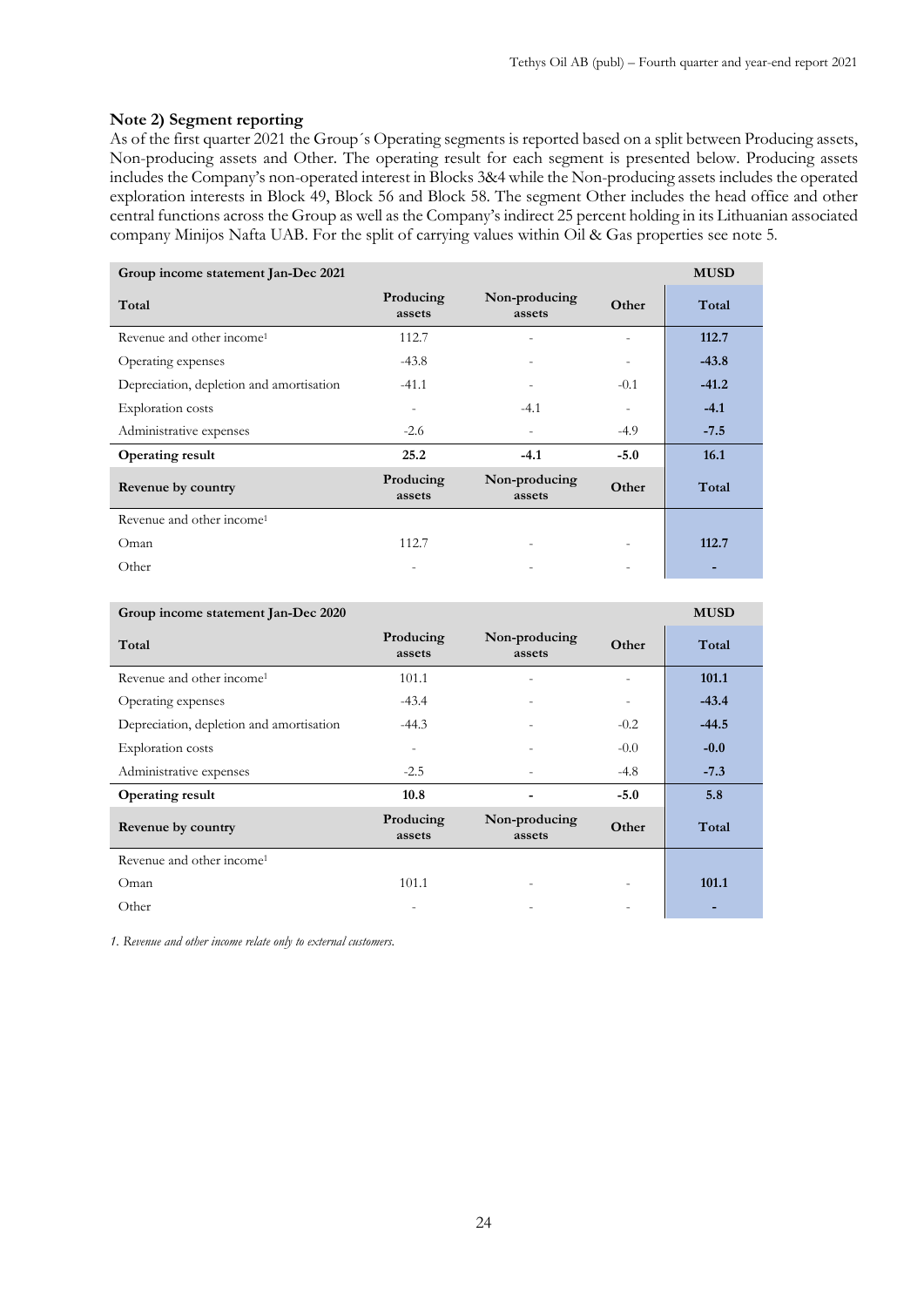# **Note 3) Revenue and other income**

| <b>MUSD</b>                               | Fourth<br>quarter<br>2021 | Fourth<br>quarter<br>2020 | Full<br>year<br>2021 | Full<br>vear<br>2020 |
|-------------------------------------------|---------------------------|---------------------------|----------------------|----------------------|
| Revenue                                   | 37.9                      | 23.1                      | 113.5                | 110.7                |
| Underlift (+) / overlift (-), adjustments | $-6.1$                    | $-0.8$                    | $-0.8$               | $-9.6$               |
| Revenue and other income                  | 31.8                      | 22.3                      | 112.7                | 101.1                |

## **Note 4) Net financial result**

| Group<br><b>MUSD</b>        | Fourth<br>quarter<br>2021 | Fourth<br>quarter<br>2020 | Full<br>year<br>2021 | Full<br>year<br>2020 |
|-----------------------------|---------------------------|---------------------------|----------------------|----------------------|
| Financial income:           |                           |                           |                      |                      |
| Interest income             | н.                        | 0.0                       |                      | 0.1                  |
| Currency exchange gain, net | 0.3                       | $\overline{\phantom{0}}$  | 1.3                  |                      |
| <b>Financial costs:</b>     |                           |                           |                      |                      |
| Interest costs              | $-0.0$                    | $-0.0$                    | $-0.0$               | $-0.0$               |
| Currency exchange loss, net |                           | $-2.0$                    |                      | $-2.0$               |
| Other financial costs       | $-0.2$                    | $-0.2$                    | $-0.7$               | $-0.6$               |
| Net financial result        | 0.1                       | $-2.2$                    | 0.6                  | $-2.5$               |

| Parent company              | Fourth<br>quarter | Fourth<br>quarter | <b>Full</b><br>year | Full<br>year             |
|-----------------------------|-------------------|-------------------|---------------------|--------------------------|
| <b>MSEK</b>                 | 2021              | 2020              | 2021                | 2020                     |
| Financial income:           |                   |                   |                     |                          |
| Interest income             | 1.1               | 3.7               | 24.9                | 18.8                     |
| Currency exchange gain, net | 2.6               |                   | 11.6                | $\overline{\phantom{0}}$ |
| Dividend group companies    | 350.0             | 57.3              | 350.0               | 57.3                     |
| Financial costs:            |                   |                   |                     |                          |
| Interest costs              |                   |                   |                     | 0.0                      |
| Currency exchange loss, net |                   | $-18.1$           |                     | $-18.0$                  |
| Other financial costs       | $-0.0$            |                   | $-0.0$              | 0.0                      |
| Net financial result        | 353.7             | 42.9              | 386.5               | 58.1                     |

# **Note 5) Oil and gas properties**

| <b>MUSD</b>      |       | <b>Tethys</b> |           |             |                          |                            | Exploration              |           |  |
|------------------|-------|---------------|-----------|-------------|--------------------------|----------------------------|--------------------------|-----------|--|
| Asset            | Phase | Oil's share   | 31 Dec 21 | Investments | DD&A                     | <b>Site</b><br>restoration | cost                     | 31 Dec 20 |  |
| Blocks 3&4, Oman | Prod. | 30%           | 180.9     | 30.4        | $-41.1$                  | $-0.4$                     | $\overline{\phantom{a}}$ | 191.9     |  |
| Block 49, Oman   | Expl. | 100%          | 0.4       | $-7.91$     | $\overline{\phantom{0}}$ | $-0.2$                     | $-4.1$                   | 12.6      |  |
| Block 56, Oman   | Expl. | 65%           | 16.7      | 7.9         | -                        | $\overline{\phantom{a}}$   | $\equiv$                 | 8.8       |  |
| Block 58, Oman   | Expl. | 100%          | 6.6       | 4.8         | $\overline{\phantom{0}}$ | $\overline{\phantom{a}}$   | $\equiv$                 | 1.8       |  |
| New ventures     |       |               | 0.3       | 0.0         | -                        | $\overline{\phantom{0}}$   | $\overline{\phantom{a}}$ | 0.3       |  |
| Total            |       |               | 204.9     | 35.2        | $-41.1$                  | $-0.5$                     | $-4.1$                   | 215.3     |  |

<sup>*'The investments in oil and gas properties for Block 49 are net of the consideration recorded from EOG as part of the farmout transaction.</sup>*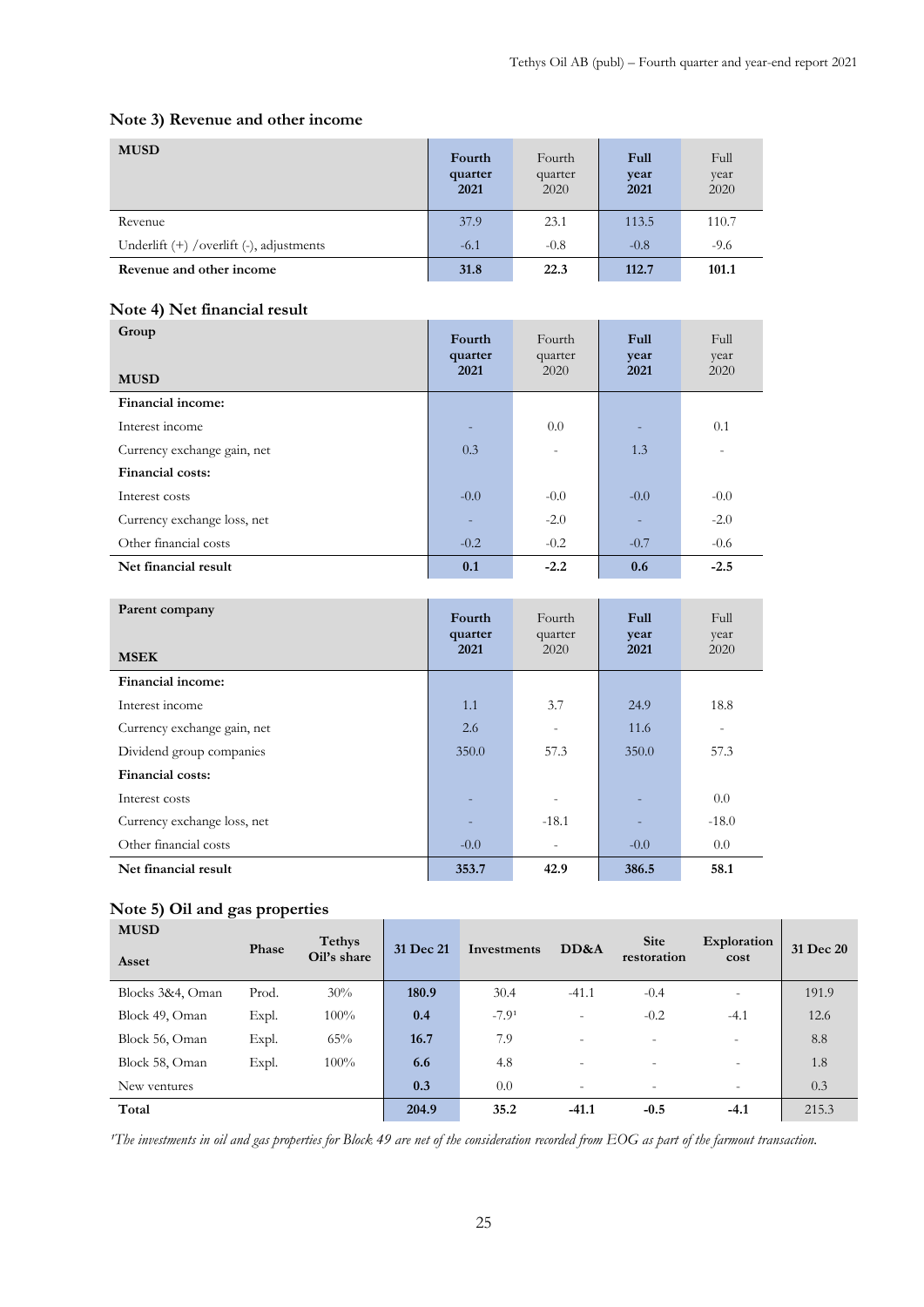### **Note 6) Income tax**

Tethys Oil's oil and gas operations in Oman are governed by separate Exploration and Production Sharing Agreements ("EPSA") for each contract area. Under the terms of each EPSA, Tethys Oil is subject to Omani income taxes, which are paid in full, on behalf of Tethys Oil from the government share of oil. The effect of these taxes is netted against revenue and other income in the income statement. Currently Blocks 3&4 is the only Omani EPSA in a tax paying position.

As the final amount of income tax is determined after the end of the calendar year, Tethys Oil's preliminary assessment of the amount of Omani income tax paid on behalf of Tethys Oil in 2021 is MUSD 45.0 (2020: MUSD 30.8).

|                             | 31 Dec | 31 Dec |
|-----------------------------|--------|--------|
| <b>MUSD</b>                 | 2021   | 2020   |
| <b>VAT</b>                  | 0.3    | 0.2    |
| Trade receivable oil sale   | 7.2    | 8.9    |
| Joint operation receivables | 1.7    |        |
| Prepaid expenses            | 0.7    | 0.2    |
| Total                       | 9.9    | 9.3    |

|  | Note 7) Other receivables and prepaid expenses |  |  |
|--|------------------------------------------------|--|--|
|  |                                                |  |  |

#### **Note 8) Provisions**

The net present value of Tethys Oil's share of estimated site restoration costs for Blocks 3&4 and Block 49 amounts to MUSD 13.0 (2020: MUSD 12.5) of which MUSD 12.8 relates to Block 3&4 (2020: MUSD 12.5) and MUSD 0.2 (2020 MUSD -) is related to Block 49. The increase in provision for site restoration reflects changes in cost estimates and the net present value.

#### **Note 9) Other non-current liabilities**

|                  | <b>31 Dec</b> | 31 Dec |
|------------------|---------------|--------|
| <b>MUSD</b>      | 2021          | 2020   |
| Long term leases | 0.8           | 0.3    |
| Total            | 0.8           | 0.3    |

#### **Note 10) Accounts payable and other current liabilities**

|                           | <b>31 Dec</b> | $31$ Dec |
|---------------------------|---------------|----------|
| <b>MUSD</b>               | 2021          | 2020     |
| Accounts payable          | 0.3           | 0.6      |
| Joint operations payables | 11.6          | 5.3      |
| Overlift position         | 1.0           | 0.1      |
| Short term leases         | 0.3           |          |
| Other current liabilities | 0.9           | 3.8      |
| Total                     | 14.1          | 9.8      |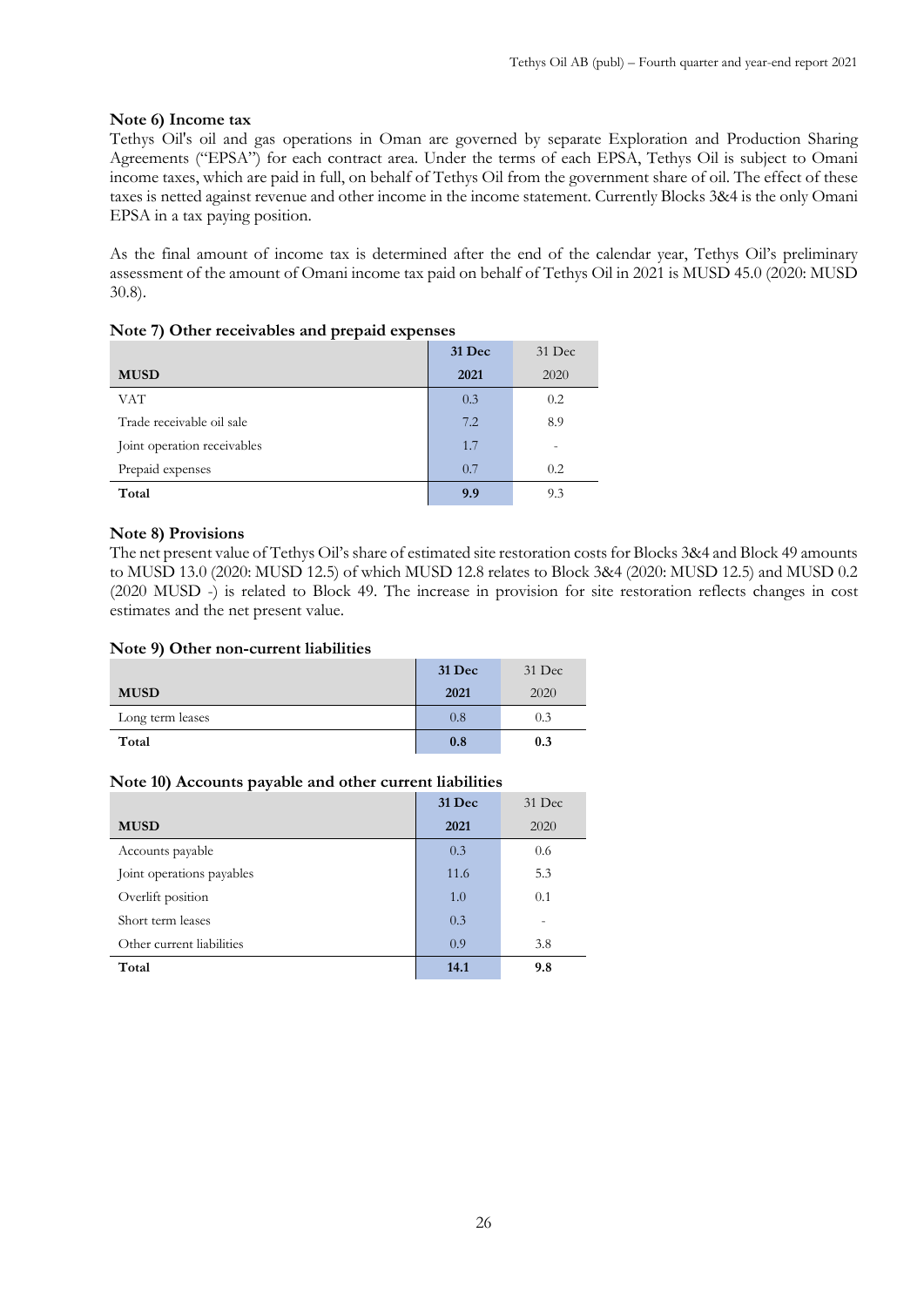### **Note 11) Incentive programme**

Tethys Oil has an incentive programme as part of the remuneration package to employees. Warrants have been issued annually since 2015, following a decision by the respective AGM. No warrants were issued or exercised in the fourth quarter 2021. In October 2021 the exercise period for the 2018 incentive programme expired without any warrants having been exercised.

|                   |                       |              |            |            | Number of warrants |           |                 |               |
|-------------------|-----------------------|--------------|------------|------------|--------------------|-----------|-----------------|---------------|
| Warrant incentive | Exercise period       | Subscription | Shares per | 1 Jan 2021 | Issued             | Exercised | Expired         | <b>31 Dec</b> |
| programme         |                       | price, SEK   | warrant    |            | 2021               | 2021      | 2021            | 2021          |
| 2018 programme    | 1 Jun $-$ 2 Oct 2021  | 72.0         | 1.24       | 350,000    |                    |           | 350,000         |               |
| 2019 programme    | 1 Jun $-7$ Oct 2022   | 69.7         | 1.13       | 350,000    |                    |           |                 | 350,000       |
| 2020 programme    | 13 Jun $-6$ Oct 2023  | 51.7         | 1.04       | 350,000    | -                  |           | $\qquad \qquad$ | 350,000       |
| 2021 programme    | 12 Jun $-$ 4 Oct 2024 | 76.0         | 1.00       |            | 200,000            |           |                 | 200,000       |
| Total             |                       |              |            | 1,050,000  | 200,000            |           | 350,000         | 900,000       |

#### **Note 12) Pledged assets**

Pledged assets in the parent company amounts to MSEK 0.5 (MSEK 0.5) and relate to a pledge in relation to office rental.

#### **Note 13) Contingent liabilities**

As part of the farmin transaction with Medco for Block 56 (see page 12) there is further potential consideration contingent upon a declaration of commerciality.

#### **Note 14) Related party transactions**

In the Tethys Oil Group, Tethys Oil AB (publ) with organisational number 556615-8266 is the parent company. Material subsidiaries include Tethys Oil Oman Limited, Tethys Oil Block 3&4 Limited, Tethys Oil Montasar Limited, Tethys Oil Oman Onshore Limited, Tethys Oil Qatbeet Limited, Tethys Oil France AB and Tethys Oil Exploration AB.

During the period, the Company has not had any transactions with related parties outside the group.

#### **Note 15) Subsequent events**

No significant events have occurred after the end of the reporting period.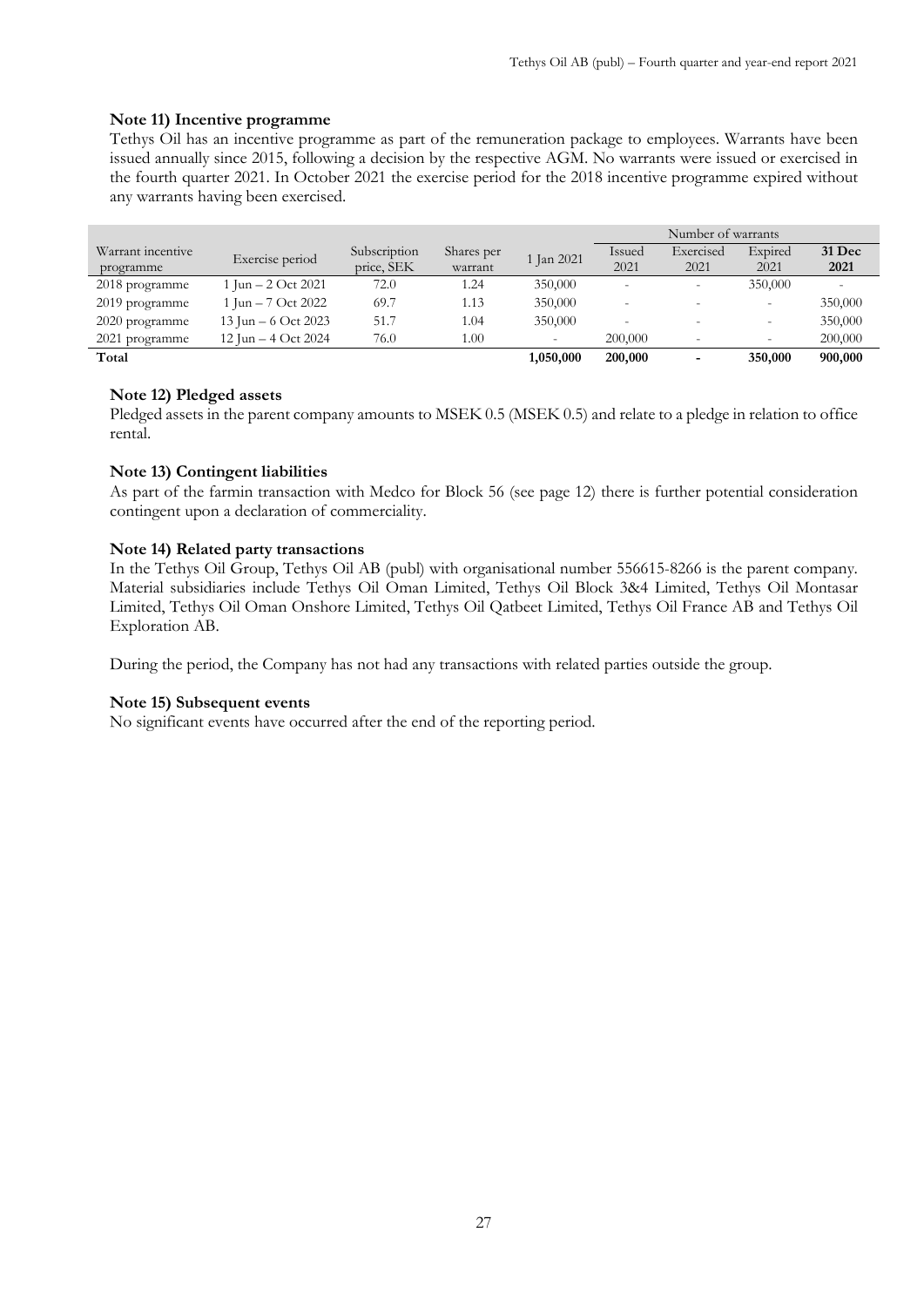## **FINANCIAL CALENDAR:**

- Report for first quarter 2022 (January March 2022) on 10 May 2022
- Annual report 2021 is expected to be published in the week starting 4 April, 2022
- The Annual general meeting 2022 is to be held in Stockholm on 18 May 2022 at CEST 15:00
- Report for second quarter 2022 (January June 2022) on 9 August 2022
- Report for third quarter 2022 (January September 2022) on 8 November 2022
- Report for fourth quarter 2022 (January December 2022) on 7 February 2023
- Report for first quarter 2023 (January March 2023) on 9 May 2023

Stockholm, 8 February 2022

**Tethys Oil AB (publ)** Org. No. 556615-8266

The Board of Directors

*This report has not been subject to review by the auditors of the company.*

### **For further information, please contact:**

Magnus Nordin, Managing Director, phone: +46 8 505 947 00 Petter Hjertstedt, CFO, phone: +46 8 505 947 00

Tethys Oil AB - Hovslagargatan 5B, SE-111 48 Stockholm, Sweden - Tel. +46 8 505 947 00 Fax +46 8 505 947 99 - E-mail: info@tethysoil.com - Website: [www.tethysoil.com](http://www.tethysoil.com/)

*This information is information that Tethys Oil AB (publ) is obliged to make public pursuant to the EU Market Abuse Regulation. The information was submitted for publication, through the agency of the contact person set out above, at 7:30 CET on 8 February 2022.*